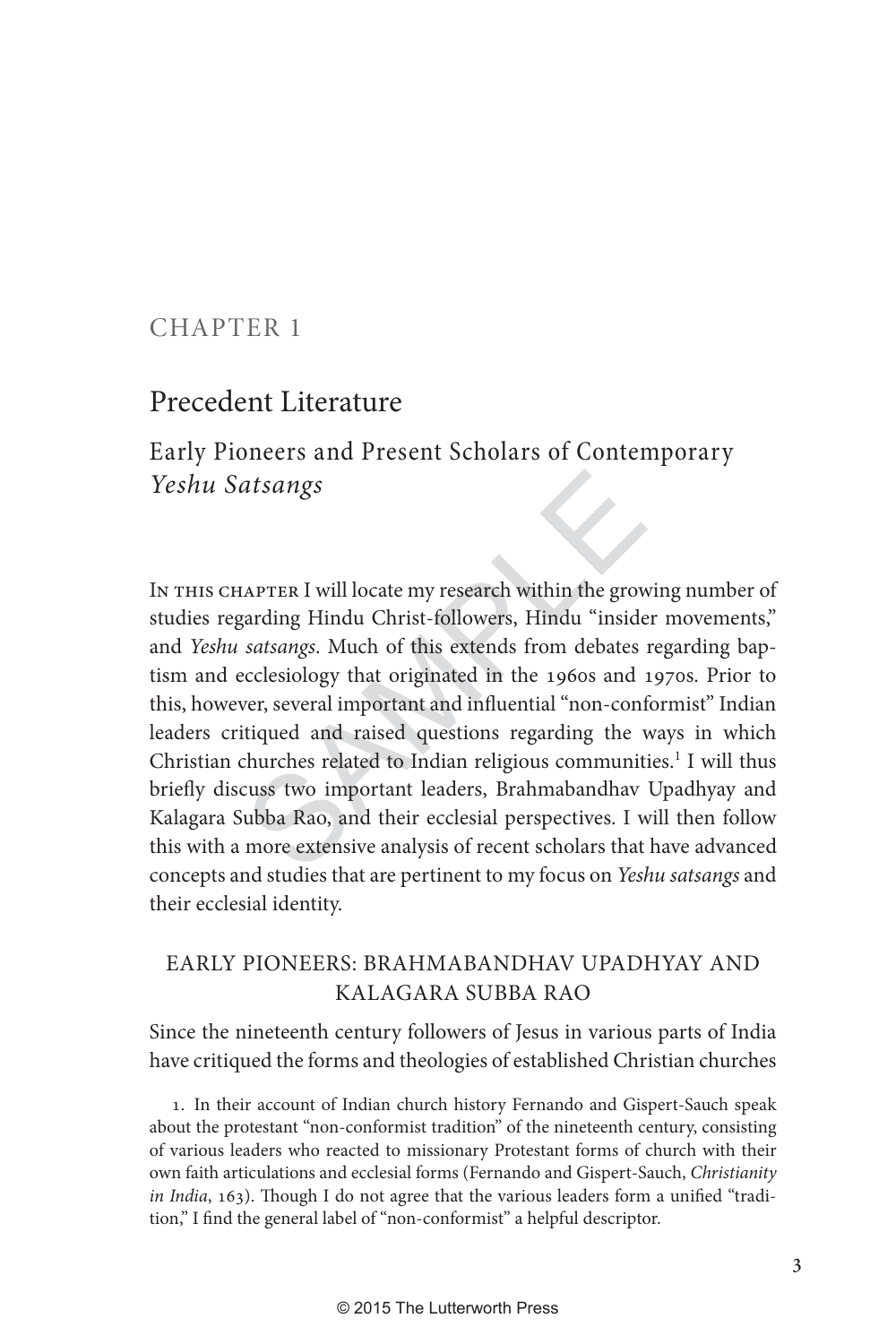### Part I: Foundations of the Study

and offered their own variations. Though few of the ecclesial groups and institutions that these leaders founded actually outlasted them, several of these reflected on and wrote about their critiques and theologies of church. In this section I will briefly discuss two prominent leaders, Brahmabandhav Upadhyay and Kalagara Subba Rao.

### Brahmabandhav Upadhyay

Brahmabandhav Upadhyay (1861–1907) was a pioneering leader in nonconformist ecclesiology.<sup>2</sup> Born into a high-caste Hindu Brahmin family in Bengal, Upadhyay was influenced by family members and friends involved in the nationalist movement. As a result, he joined the Brahmo Samaj and became the disciple of its then-leader, Keshub Chundar Sen.

y was influenced by Sen's openness to Christ<br>1 which he and the samaj approached religio<br>1 which he and the samaj approached religio<br>1 convinced of the divinity and supremacy of Chr<br>2 convinced of the divinity and supremac Upadhyay was influenced by Sen's openness to Christ and the rationalism with which he and the samaj approached religion. In 1890, through interaction with Church Missionary Society missionaries, Upadhyay became convinced of the divinity and supremacy of Christ and was subsequently baptized in 1891.<sup>3</sup> Later that year he investigated and joined the Catholic Church, drawn in part through the Catholic's respect and regard for Hinduism, as well as their understandings of natural theology. Though he became a member of the Church, Upadhyay retained a strong desire to "clothe" Christianity in the garments of Hindu vedantic thought. 4 In 1894 he literally clothed himself in the light red garments of a sannyasi (Hindu monk) and adopted a traveling itinerary and lifestyle, for a time, to more closely identify with the Hindu community, while remaining a part of the Catholic Church. 5 An active writer and journal editor, Upadhyay regularly articulated his developing ideas regarding the

2. Upadhyay's contribution to Indian theology goes well beyond ecclesiology, particularly in his explorations of intersections between Christian theology and Hinduism. See Boyd, An Introduction to Indian Christian Theology; Tennent, Building Christianity on Indian foundations. Felix Wilfred summarizes Upadhyay's overall contribution, saying he was "a pioneer in exploring creative ways of relating Christian faith with the culture, tradition, philosophy and genius of India" (Wilfred, Beyond Settled Foundations, 19–20).

3. Though he was baptized by an Anglican bishop, Upadhyay insisted on being baptized outside of a church so as not to be identified with the church of the colonizers. Jeyaraj, Followers of Christ Outside the Church, 59.

4. Boyd, An Introduction to Indian Christian Theology, 64.

5. Upadhyay later left the Catholic Church towards the end of his life over disagreements regarding his openness to Hindu philosophy, his sannyasi identity, and his growing criticism of British rule in India.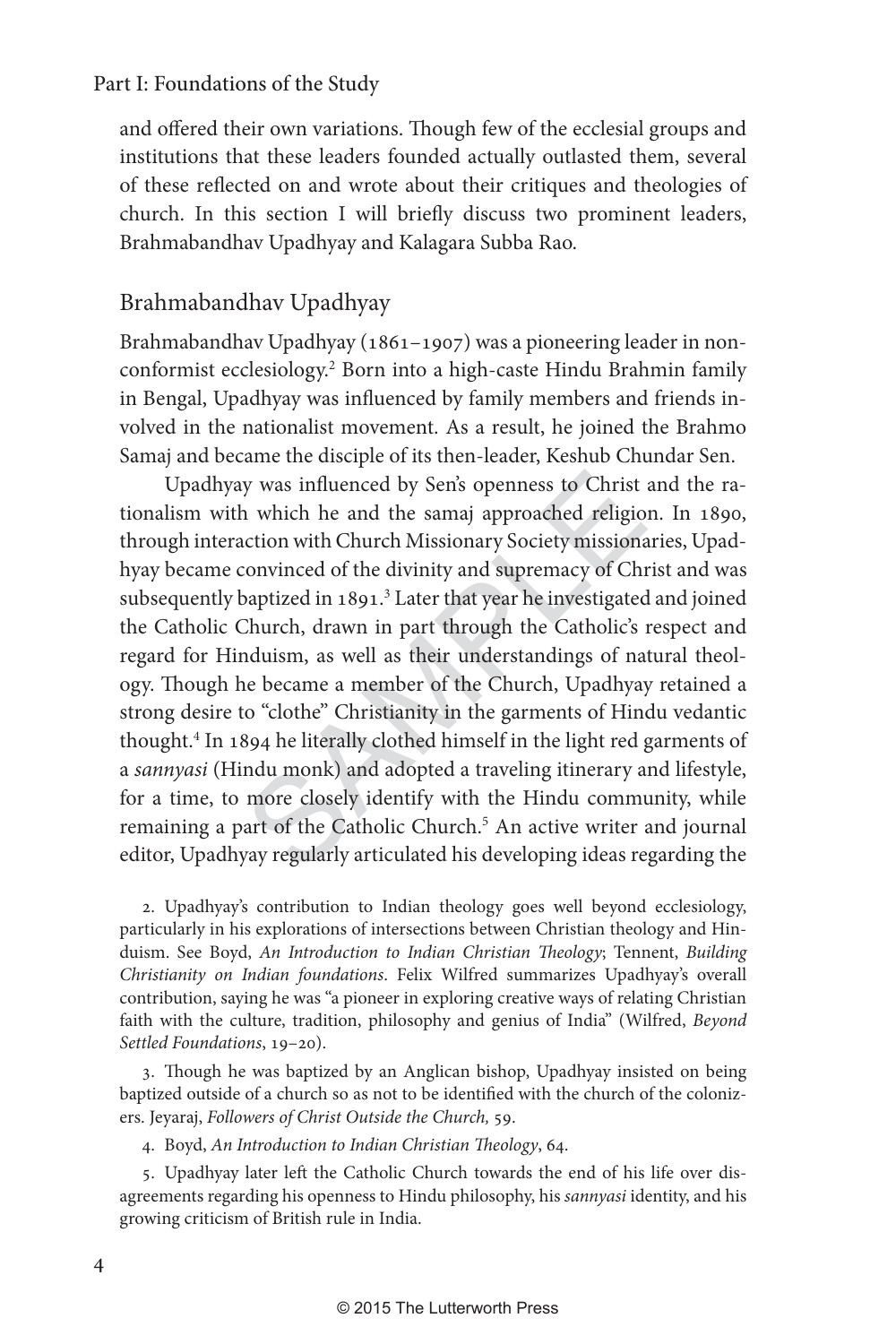Christian faith, Hindu philosophy, and politics. Though he did not begin an organization or ecclesial structure, he developed several important ecclesiological ideas and critiques.

First, Upadhyay was convinced of the integrity of the Christian faith, and that God had clearly given this to the Catholic Church. Though he increasingly conflicted with the Catholic Church, he retained a strong core faith in Christ and considered himself a member of the universal Church. 6

Second, particularly in his earlier years, Upadhyay believed that the Indian culture, and Hindu religion, was "humid soil" in which the revelation of Christ could be planted and cultivated. Because of this he became convinced of the need to convert the whole of India to the Catholic Church.7 In this he had no misgivings about calling Hindus to become followers of Jesus as it was articulated through the historic teachings of the Catholic Church.

The main of Jesus as it was articulated through the histor<br>ic Church.<br>though Upadhyay was firm in his Christolog<br>at God had "deposited" the truth of His revelation<br>h, he had serious misgivings about the way in w<br>ncluding C Third, though Upadhyay was firm in his Christology and affirmed the idea that God had "deposited" the truth of His revelation in the Catholic Church, he had serious misgivings about the way in which Christian churches, including Catholic churches, expressed their faith. If India was to be converted, Upadhyay felt, the Catholic faith needed to rid itself of its European practices and culture and adopt the "clothes" of the Hindu religion. 8 As part of this Upadhyay regarded himself a "Hindu Catholic," and never insisted that converts to Christ renounce their Hindu identity.

In order to hold these three points together, Upadhyay gradually refined and clarified his understanding of both "Church" and "Hinduism." In line with Catholic doctrine, the "Church" for Upadhyay was ultimately a universal gathering of those committed to Christ Jesus, capable of incorporating a variety of Christological and ecclesiological expressions.

#### 6. Boyd, An Introduction to Indian Christian Theology, 83.

7. Upadhyay states, "(India) is sure to be converted. Was not the blood of the incarnate God shed for India, the fair land of the Aryans? Do not the prayers of St. Thomas and St. Xavier, the patron saints of India, rise incessantly to the throne of God for her conversions? India is sure to be, in the long run, brought over as an inheritance of Jesus Christ" (Upadhyay, "Conversion of India," 15).

8. As one of Upadhyay's disciples, B. R. Animananda states, "It is the foreign clothes of the Catholic Faith that have chiefly prevented our countrymen from perceiving its universal nature. Catholicism has donned the European garb in India . . . When the Catholic Church in India will be dressed . . . in Hindu garments then will our countrymen perceive that she elevates man to the Universal Kingdom of Truth by stooping down to adapt herself to his racial peculiarities" (Animananda, The Blade, 74).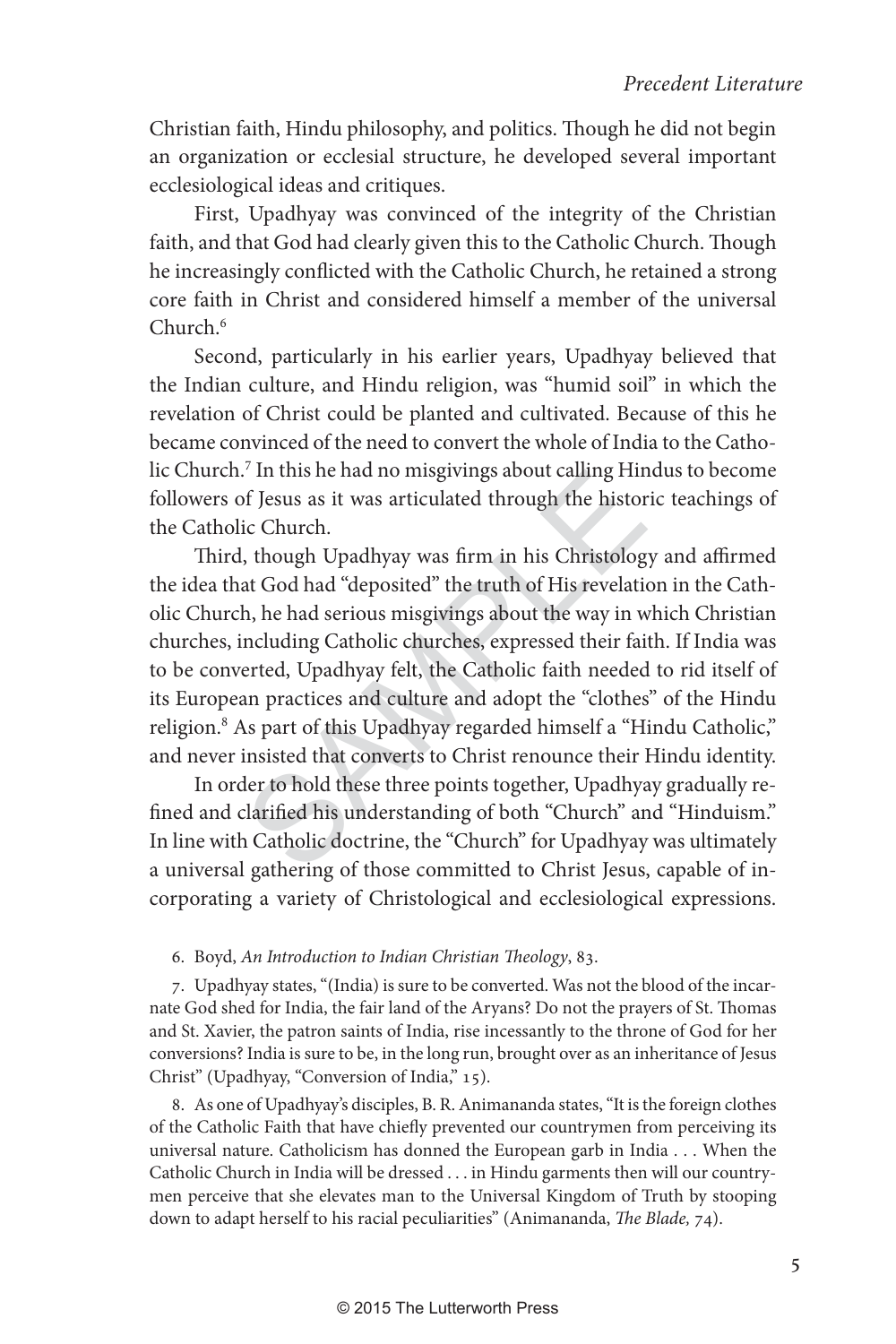Regarding Hinduism, Upadhyay distinguished between two dharmas, or duties, of the Hindu. The samaj dharma are comprised of social duties, including customs, eating and dressing. The sadhana dharma, on the other hand, are the individual duties that focus on personal devotion and, ultimately, on personal salvation.

siological implications of this formulation. I wi<br>
irst, though Upadhyay affirmed the importanc<br>
nents during mass for personal devotion, he di<br>
s on the local gathered community of faith as<br>
n. Rather, he begins to indica Both duties, asserted Upadhyay, are present in Hinduism and Christianity. However, in Hinduism it is the samaj dharma, or social duties, that are most important, while in Christianity it is the personal duties of devotion to Christ that supersede social rules and duties. 9 Thus, Hindus could remain Hindu in their social duties and identities while following a personal devotion to Christ and expressing this devotion using Hindu terminology and philosophical categories.10 Upadhyay did not explicitly state the ecclesiological implications of this formulation. I will, however, suggest two. First, though Upadhyay affirmed the importance of receiving the sacraments during mass for personal devotion, he did not place high emphasis on the local gathered community of faith as an expression of Church. Rather, he begins to indicate that the "Church" could be manifest through a Hindu society committed to Jesus. Second, Upadhyay did not see a tension between a Hindu religious identity and a Christian identity. New Christians thus did not need to renounce their Hindu identity as a pre-requisite for becoming members of a Church.

Upadhyay's theological formulations of a Hindu-Christian synthesis are recognized as important contributions to an early Indian Christian theology. However, the particular articulations were rarely adopted or developed by ecclesial communities. Indeed, as Jeyaraj has pointed out, the high philosophical nature of Upadhyay's arguments rarely appeal to most Hindus, the vast majority of whom do not engage in deeply philosophical considerations of the Hindu faith.<sup>11</sup> However, though Upadhyay's philosophy may have only appealed to a small number of elite Hindus, he identified and grappled with the commonly felt tension between the identity of the Hindu family and the identity of the individual Christian and the Christian community. One way of dealing with this, as I have described, was to divide the Hindu dharma between social and personal devotion and duties. Though many Hindus do not make

9. See Animananda's summary of this teaching, ibid., 200–201.

10. As well, for Upadhyay the Hindu identity was closely linked with Indian nationalism. To affirm the Hindu identity was to affirm an integral aspect of India's identity and character.

11. Jeyaraj, Followers of Christ Outside the Church, 76.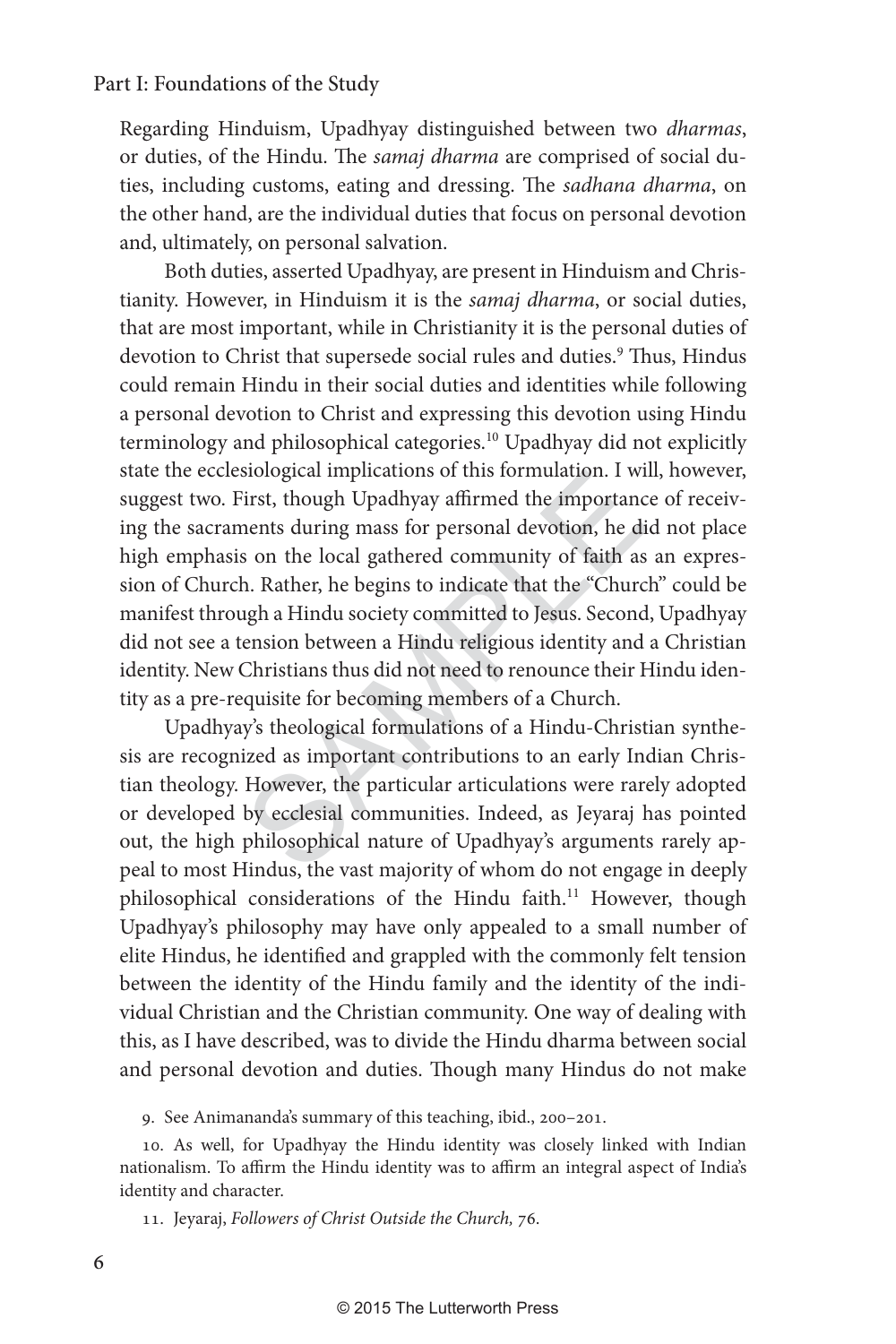such formal divisions, Upadhyay nonetheless posited that, in theory, they could be divided and that a disciple community could thus retain a Hindu identity. Unfortunately, the Catholic Church could ultimately not accept this proposition and distanced itself from Upadhyay. Over one hundred years following Upadhyay's death, a new group of scholars continue to debate similar tensions and suggest similar ways in which the Hindu and Christian faiths can be understood.

# Subba Rao

s and churches and gradually moved to the pe<br>ned distant and critical of Christian churches fre<br>ned distant and critical of Christian churches fre<br>ned a good education and became a teacher. He was<br>Christian priests and the Kalagara Subba Rao  $(1912-1981)^{12}$  is unique among many leaders and thinkers of non-conformist ecclesiologies in that whereas most nonconformist leaders often began their work in the midst of Christian institutions and churches and gradually moved to the periphery, Subba Rao remained distant and critical of Christian churches from the outset.<sup>13</sup> Born into a higher landowning caste (kamma) in Andhra Pradesh, Subba Rao gained a good education and became a teacher. He was familiar with but hated Christian priests and their teachings. However, one evening, while suffering from bad health, he had a spectacular vision of a being he later identified as Jesus. A line in a song that Subba Rao later wrote reflects on that experience and anticipates aspects of his ecclesiology.

Yes, I heard that you were the God of a religion. I also saw several churches beautifully built for you. I also heard that very many worship you there. Then what made you come here to me without gladly receiving their services? Have the very fanatics that destroyed you in the name of religion now made you an article of merchandise? Unable to tolerate them bartering you in the market of religion for their livelihood, have you come to me,

12. The principal early studies of Subba Rao were conducted by C. D. Airan and Kaj Baago in 1965 and 1968 respectively, based primarily on interviews with Rao and analyses of his songs. See Airan, Kalagara Subba Rao; Baago, The Movement Around Subba Rao. More recently K. P. Aleaz and H. L. Richard have contributed more extensive analyses of Rao, based primarily on his songs and biographies but, in Richard, supplemented with interviews with some of Subba Rao's followers and his widow. See Aleaz, Christian Thought through Advaita Vedanta; Richard, Exploring the Depths of the Mystery of Christ. In addition, Dasan Jeyaraj contributes further analysis via this material and further interviews with Subba Rao's followers. See Jeyaraj, Followers of Christ Outside the Church .

13. Jeyaraj, Followers of Christ Outside the Church, 152.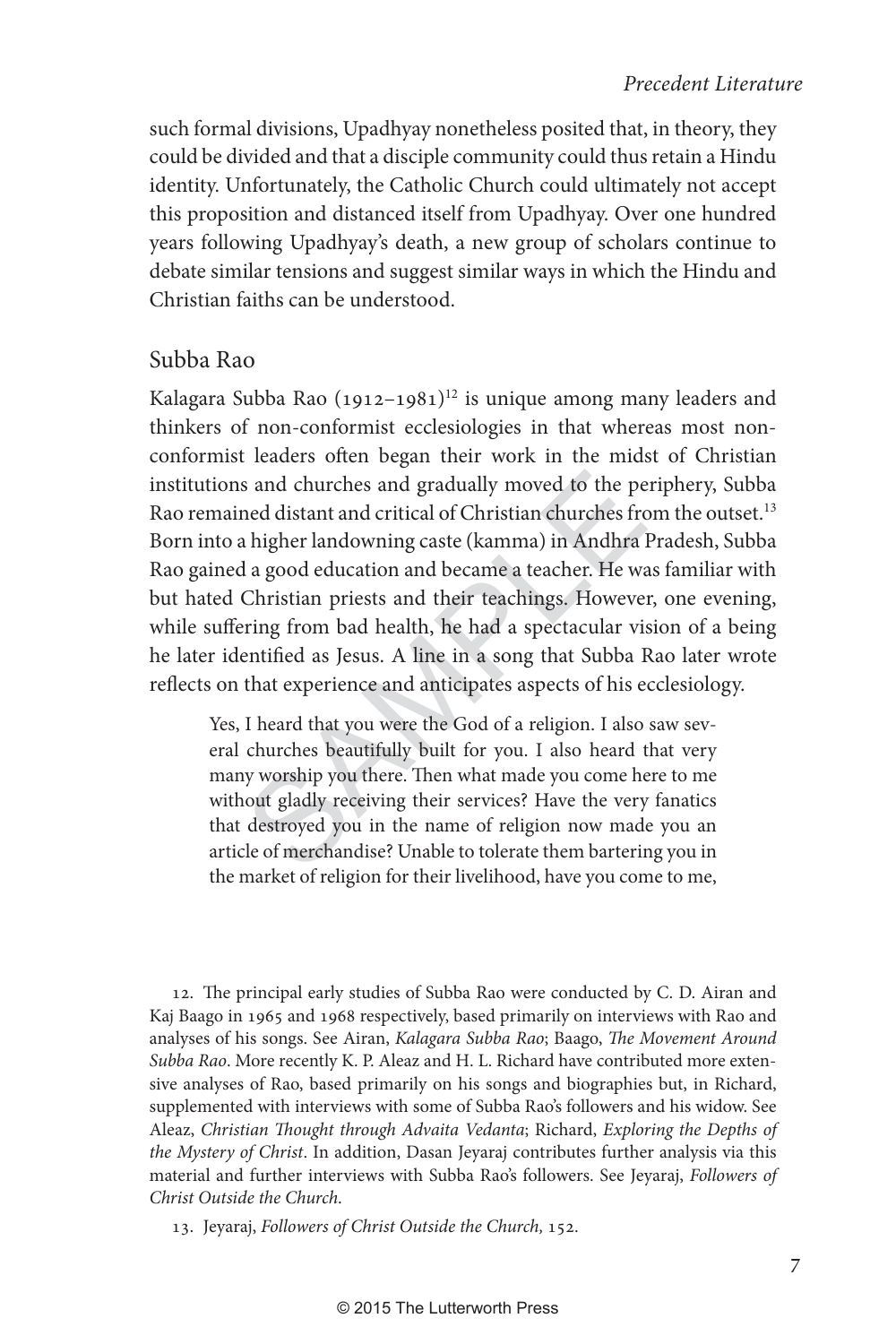#### Part I: Foundations of the Study

this fallen atheist, as your refuge? Above all, how could you slip out of that impregnable fortress of religion?<sup>14</sup>

After later experiencing further miraculous events, Subba Rao began to preach about Jesus and to heal people in Jesus' name. Subba Rao soon began to travel around the region, preaching and healing people, eventually establishing prayer meetings in numerous places, including a main center in Vijayawada. As news spread about the effectiveness of Subba Rao's prayers, people began to come from long distances. His proclamations about Jesus also raised the interest of local churches and priests, who invited him to come to the churches and talk with them. However, he disliked the local churches and soon stopped going to them. As he told Kaj Baago, "Had I continued going (to the churches), I would have forgotten Christ long ago, for the churches won't tell us anything about Christ. They tell us about a religion called Christianity."15

1 Christ long ago, for the churches won't tell 1<br>They tell us about a religion called Christianity.<sup>2</sup><br>te and the lines from the above song give indication<br>3's developing ecclesiology. He remained intensel<br>1. In one of his This quote and the lines from the above song give indications regarding Subba Rao's developing ecclesiology. He remained intensely critical of local churches. In one of his more scathing works Subba Rao in particular criticizes various rituals, including baptism, which Christian leaders use as a form of power and exclusion.<sup>16</sup> Instead, Subba Rao advocated an internal, personal experience of Christ that united Christ-followers with others in a universal church.17

- 14. Baago, The Movement Around Subba Rao, 11–12.
- 15. Ibid. , 15.

16. In one section Rao says, "Dear Padri, we are at our wits' end to understand the curious lives of your tribe. You have made religion a fashionable thing. Change of names, taking of oaths, daily prayers, Sunday gatherings, putting on attractive garb, observing festivals and several such things you do, except what the Lord preached and practiced. What the Lord said and did is made into a religion and transformed into a department. Decrying other religions is your religion. If all your books, your grand religions, your long laborious prayers, your thunderous sermons, your showy baptisms and all your customary gymnastics can't uplift your soul and can only be millstones round your neck, don't you realize that all of them are quite useless and even harmful?" (Subba Rao, Retreat, Padri!, 17).

17. There is no consensus among scholars reagarding Subba Rao's Christology due to spurious evidence from his teachings and songs (Richard, Exploring the Depths of the Mystery of Christ, 146). However, Richard and Jeyaraj concur that one of Subba Rao's major weaknesses was that his teaching and theology were guided primarily by his experiences and visions, and only marginally by the Bible (Jeyaraj, Followers of Christ Outside the Church, 169; Richard, Exploring the Depths of the Mystery of Christ,  $152 - 53$ ).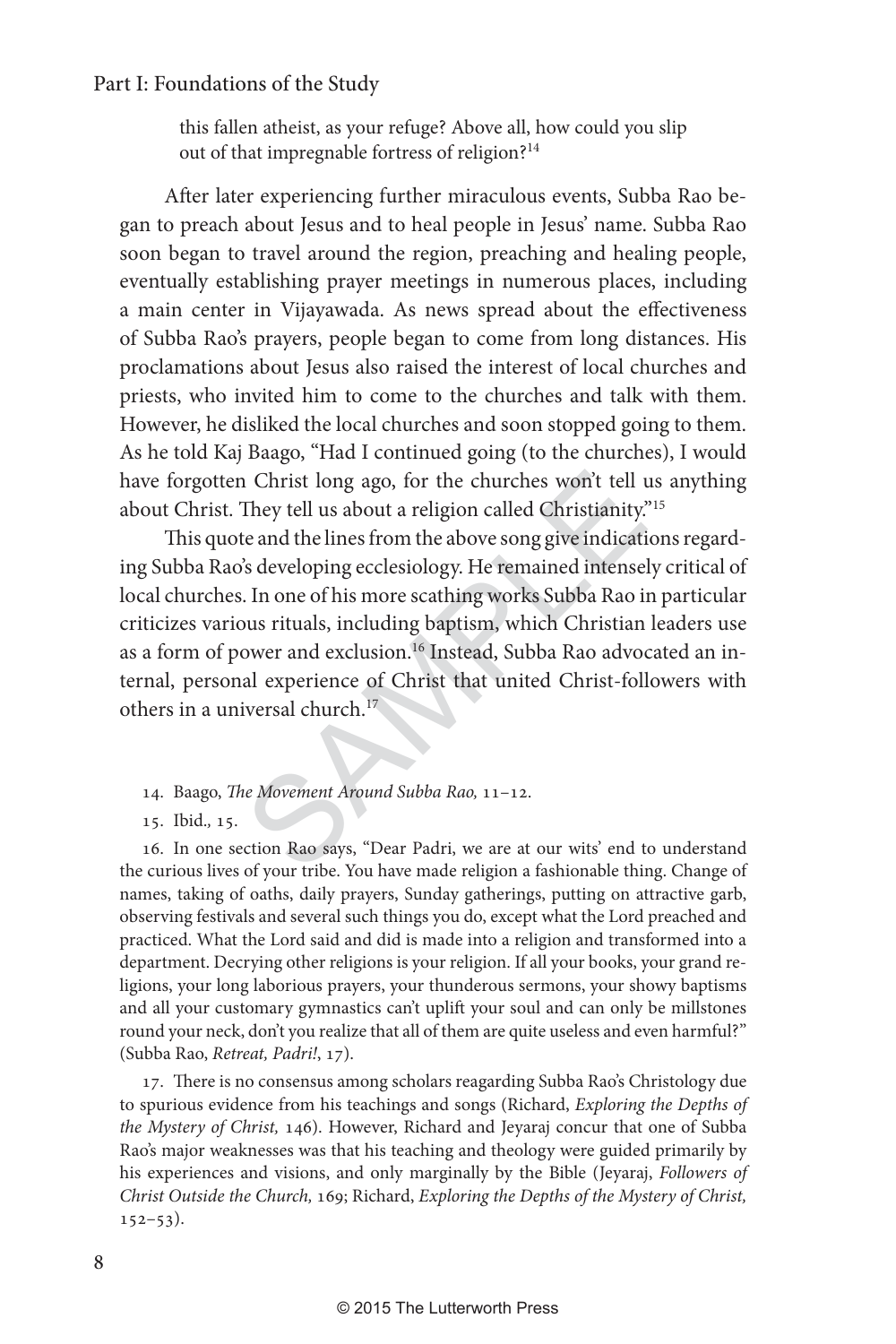In addition, Subba Rao's critique of the church mirrored an overall disdain for "religion." Though Subba Rao clearly used Hindu vocabulary to express his faith in Christ, he consistently preached against all religions whose leaders and rituals, he felt, kept people bound and alienated from true freedom.<sup>18</sup> In like manner, Subba Rao critiqued the church for improperly making Christ into a religion through which people could only enter by way of rituals and the acceptance of a hierarchical leadership structure.

Subba Rao was particularly critical of Cyprian's claim that "there is no salvation outside the church." In response Subba Rao articulated an ecclesiology that was not limited by physical or institutional structures and instead emphasized the universal connection of all true followers of Christ. Such a church could not be properly characterized or identified by religious terms, including the term "Christian."

# Summary of Upadhyay and Subba Rao

The a church could not be properly characterize<br>s terms, including the term "Christian."<br>7 of Upadhyay and Subba Rao<br>and Subba Rao are two important examples e<br>clesiologies contrasting those of surrounding ch<br>nough from di Upadhyay and Subba Rao are two important examples of leaders who formed ecclesiologies contrasting those of surrounding churches in their regions. Though from different regions, time periods and castes, each share some common features. First, both leaders criticized the European rituals and forms of church in their contexts. Upadhyay, more so than Subba Rao, attempted to operate from within ecclesial structures and frameworks, but shared with Subba Rao a disdain for the manner in which the churches distanced themselves from the Hindu masses through their unfamiliar rituals and language.

Relatedly, both leaders were generally clearer in their ecclesiological critiques than they were in their suggestions of what ecclesiology should consist of. However, neither leader advocated a strong separation between followers of Jesus and the Hindu community. Upadhyay was most clear in this through his adoption of the role of *sannyasi* (wandering renunciant) and his identification as a Hindu-Catholic. Subba Rao tended to avoid religious labels altogether but clearly advocated—even if somewhat unconsciously—the appropriation of Hindu vocabulary, poetry, songforms, and mystical experiences common in popular Hinduism. For neither leader was there a discrepancy between Hinduism as a culture and a Christ-centered ecclesiology. The need for ecclesiology to more critically

18. Jeyaraj, Followers of Christ Outside the Church, 167.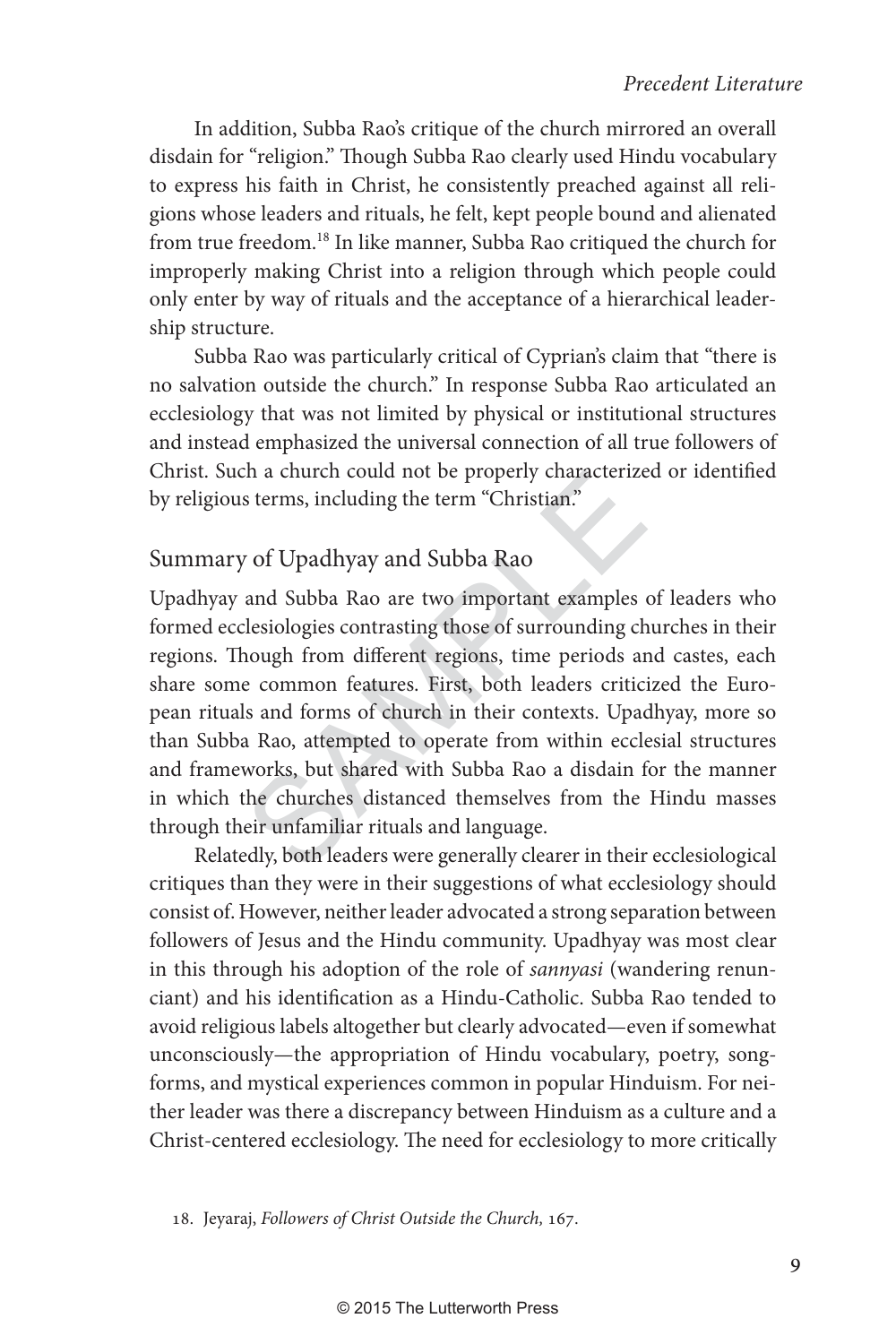Part I: Foundations of the Study

engage and identify with the Hindu social community is a theme that has remained important and crucial to various leaders since then.

# PRESENT SCHOLARS: RECENT SCHOLARSHIP REGARDING YESHU SATSANGS

Upadhyay, Subba Rao, and several other Indian Christian leaders pioneered and laid the groundwork for non-conformist expressions of ecclesiology. However, though the communities begun by Subba Rao and others<sup>19</sup> continue in various states to the present day, none have grown significantly nor have fostered continued dialogue on alternative forms of ecclesial communities. Very recently, however, interest and dialogue regarding non-conformist ecclesiologies has been renewed among missiologists and practitioners interested in "insider movements" and "New Christian Movements," or "indigenous independent Indian Churches." It is to this present discussion that I now turn.

### Herbert Hoefer

practitioners interested in "insider movements"<br>vements," or "indigenous independent Indian C<br>nt discussion that I now turn.<br><br>effer<br>effer<br>ar is a missionary scholar whose seminal study,<br>has inspired and informed much of th Herbert Hoefer is a missionary scholar whose seminal study, Churchless Christianity,<sup>20</sup> has inspired and informed much of the current discussion regarding Hindu insider movements. Hoefer's book is based on a qualitative and quantitative study that he conducted in 1980–1981 on people who professed a faith in Christ but had not taken baptism or joined a local church. Hoefer called these people "Non-baptized believers in Christ," and later Yeshu Bhakta (devotees of Jesus).<sup>21</sup> For qualitative data, Hoefer

19. Another important set of examples is the various Christian ashrams (spiritual hermitages) that were begun by Protestant and Catholic missionaries and leaders in the early twentieth century. Many of these were begun with a desire to shape new ecclesial communities that reflected Hindu culture. As one leader expressed it, "The Ashramas are the small circles which will reflect fullness of Christian life. Unless we discover the church in this sense, it would be impossible for the group life of Christians to permeate, regenerate the existing society and furnish it with ideals of a social order nearer to the heart of man and God. Ashramas reproduced in the grahastha (family) life will be the new church in the world" (Richard, The Theology of Dr. Savarirayan Jesudasan, 24). Unfortunately, except for a select few (such as Sat Tal ashram near Nanital or Matri Dham ashram near Varanasi) most have dwindled in size or have closed. Though these initiatives in themselves are important case studies in non-conformist ecclesiologies, a full discussion of these falls outside of the scope of this study.

20. Hoefer, Churchless Christianity .

21. Hoefer later uses the phrase "Jesu bhakta." Because "Jesu" and "Yeshu" are alternative transliterations of the same Hindi word, I will use "Yeshu bhakta" to be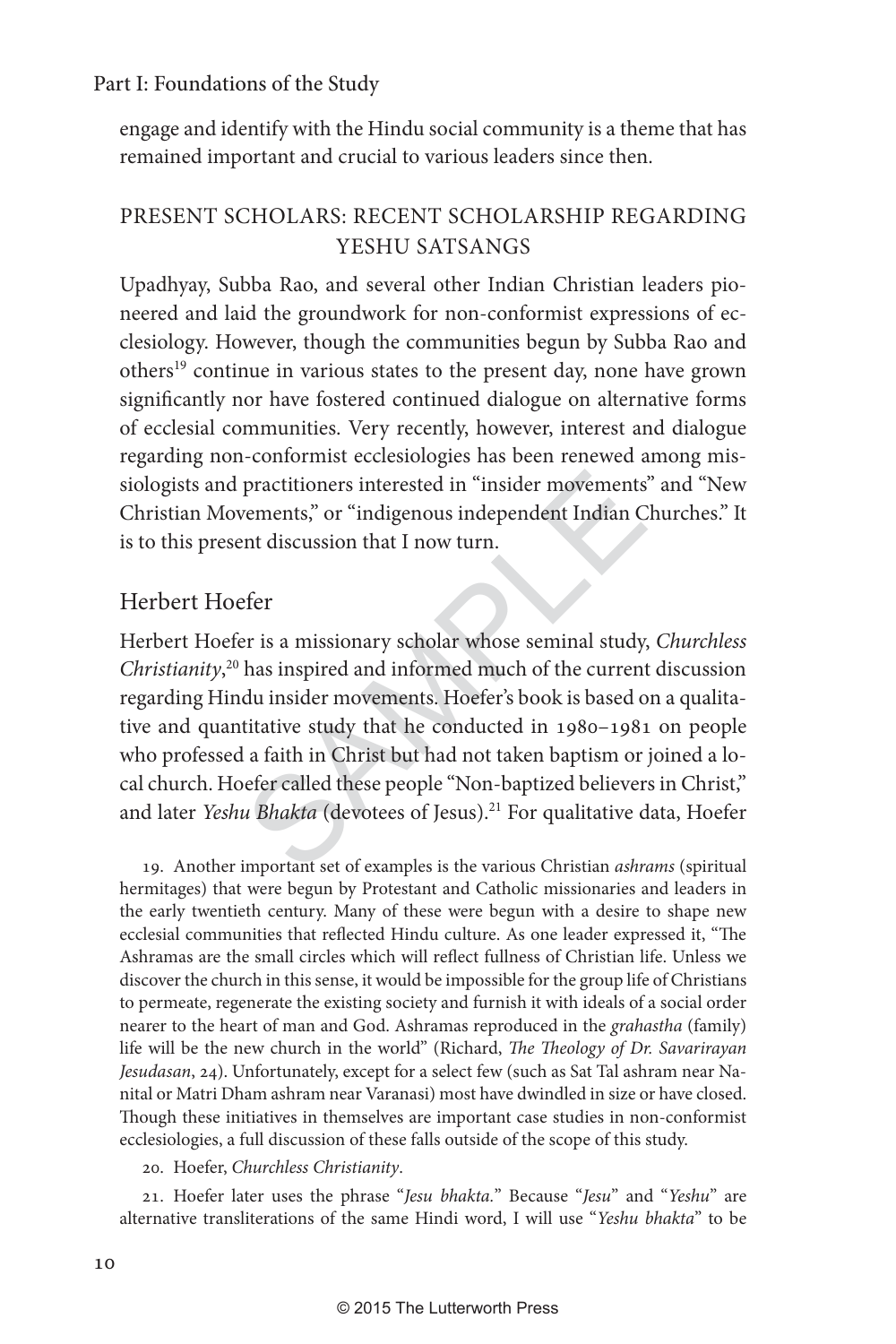and his colleagues conducted interviews with eighty-four Yeshu Bhaktas known to local pastors and determined that, though these people lacked knowledge in certain areas, they generally had "a wonderful clarity on the essentials of the Christian faith."22 Hoefer then conducted a quantitative survey of 810 people to gather wider statistics regarding Yeshu Bhaktas. From the quantitative study Hoefer determined that perhaps five percent of Hindus and Muslims in Chennai were Yeshu Bhaktas and sixty percent of these women.

As indicated above, data from Hoefer's book has helped to catalyze the current debate on Hindu insider movements. Of particular interest and importance to this study, however, are Hoefer's ecclesiology and reflections regarding the ecclesial identity of the Yeshu Bhaktas. To understand this I will briefly review the background to, and context of, Hoefer's study.

Will briefly review the background to, and cont<br>
re's interest in *Yeshu Bhaktas* began in the mid-<br>
Gurukul Lutheran Theological College and Res<br>
(Chennai). During that time theologians at<br>
recent articles and debates by Hoefer's interest in Yeshu Bhaktas began in the mid-1970s with his work with Gurukul Lutheran Theological College and Research Institute in Madras (Chennai). During that time theologians at Gurukul were discussing recent articles and debates by Kaj Baago, M. M. Thomas and Leslie Newbigin regarding the identity of the Indian Christian church, and how baptism and conversion helped or hindered this identity. Kaj Baago, in his 1966 article "The Post-colonial Crisis in Missions," asked several provocative questions, including:

Must Buddhists, Hindus and Muslims become Christians in order to belong to Christ? Do they have to be incorporated into church organizations which are utterly alien to their religious traditions? Do they have to call themselves Christians—a word which to them signifies a follower of the Western religion? Should they necessarily adopt the Christian traditions, customs and rites which often have their root in Western culture more than in the Gospel? Are all these things conditions for belonging to Christ?<sup>23</sup>

consistent in this study.

22. Hoefer, Churchless Christianity: 61.

23. Baago goes on to answer his own questions, saying, "The answer is obviously 'No.' The Christian religion, to a large extent a product of the West, cannot and shall not become the religion of all nations and races. The resurgence and revival of Hinduism, Buddhism and Islam has made that clear. The missionary task of today cannot, therefore, be to draw men out of their religions into another religion, but rather to leave Christianity (the organized religion) and go inside Hinduism and Buddhism, accepting these religions as one's own, in so far as they do not conflict with Christ,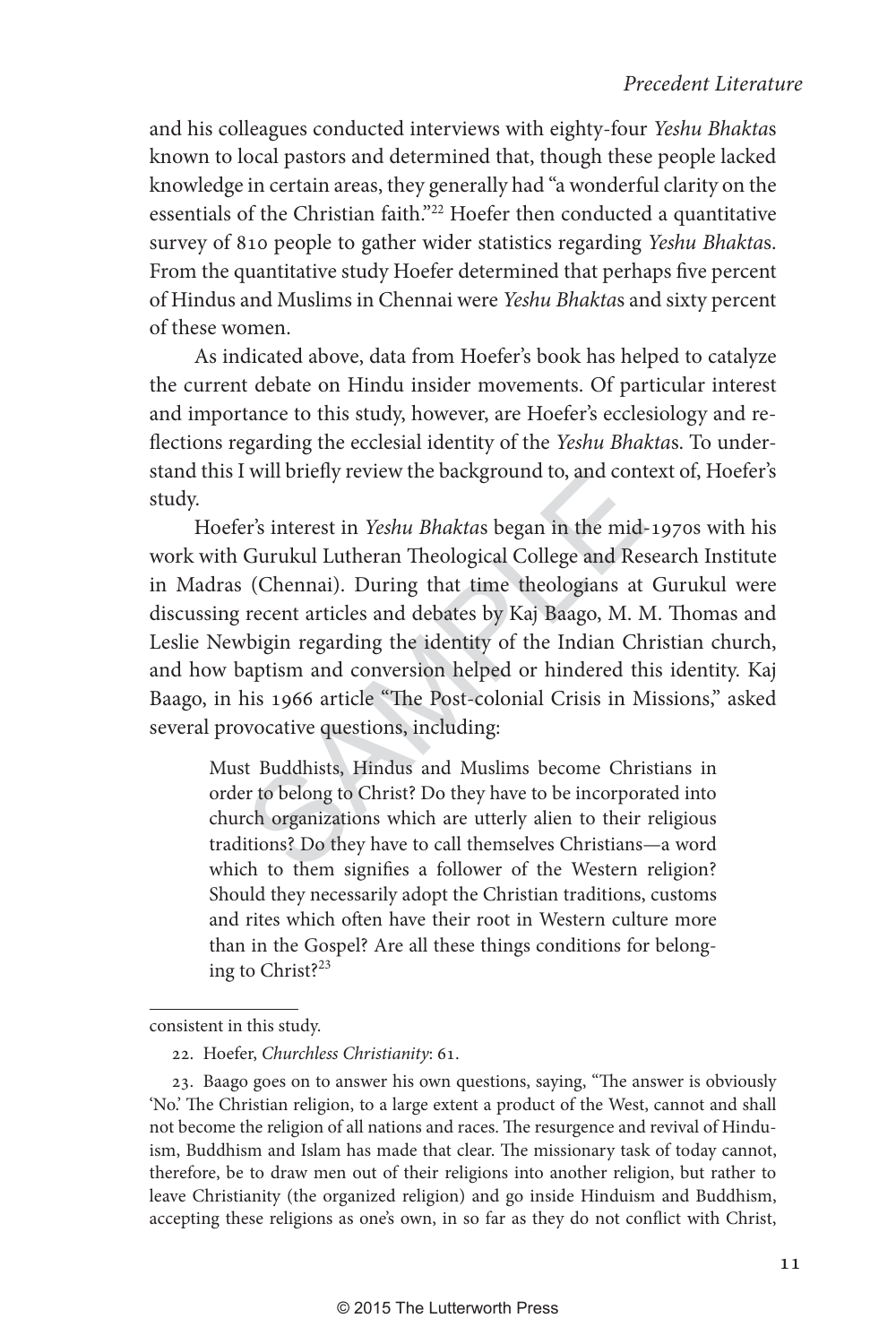### Part I: Foundations of the Study

irch.<sup>20</sup> Inomas, on the other hand, argued that<br>ize and encourage the presence of Christ-follow<br>al church as what he called the "new humanity o<br>red fellowships."<sup>29</sup> Such followers and any fellow<br>uuld be distinct from the A few years later M. M. Thomas published a landmark study that also critiqued the Indian church and proposed the need for a "Christ-centred secular fellowship outside the Church."24 Lesslie Newbigin entered the discussion, first responding to Baago<sup>25</sup> and then to Thomas. When Thomas responded to Newbigin's critique a subsequent correspondence developed into the so-called "Thomas-Newbigin debates."26 A significant issue in these debates regarded the practice of baptism and the importance of an institution identifiable as a "church." Both agreed that the social identity of the existing Christian church was problematic and that "radical questions need to be asked regarding the form of the Church."<sup>27</sup> However, each had different answers for the radical questions they posed. For his part, Newbigin desired to uphold the visible and distinctive nature of the church.<sup>28</sup> Thomas, on the other hand, argued that Christians should recognize and encourage the presence of Christ-followers outside of the empirical church as what he called the "new humanity of Christ" or "Christ-centered fellowships."29 Such followers and any fellowships they may form should be distinct from the existing church and should not be constrained by the church's institutions, rituals or doctrines. Thomas asserted, however, that these followers and fellowships are related to the church through their common focus on Christ.

Of particular interest in this discussion is Thomas's articulation of a version of the classic visible/invisible doctrine of the Church. On the one hand, he affirms the historic and institutional Church and its various rituals as a visible expression of God's kingdom. On the other, however, he

26. See Newbigin, "Review of Salvation and Humanisation"; Thomas, Salvation and Humanisation; Thomas, Newbigin, and Krass, "Baptism, the Church, and Koinonia"; Thomas, Some Theological Dialogues. For an overview, see Hunsberger, "Conversion and Community"; Richard, "Community Dynamics in India and the Praxis of 'Church.'

27. Newbigin, "Review of Salvation and Humanisation," 76.

28. Newbigin summarizes his viewpoint, saying, "The New Testament knows nothing of a relationship with Christ which is purely mental and spiritual, unembodied in any of the structures of human relationships." Newbigin, "The Finality of Christ," 96.

29. Thomas, "Baptism, the Church, and Koinonia," 73.

and regarding them as the presupposition, the background and the framework of the Christian gospel in Asia. Such a mission will not lead to the progress of Christianity or the organized Church, but it might lead to the creation of Hindu Christianity or Buddhist Christianity." Baago, "The Post-Colonial Crisis of Missions," 331-32.

<sup>24.</sup> Thomas, Salvation and Humanisation, 13.

<sup>25.</sup> Newbigin, "The Finality of Christ."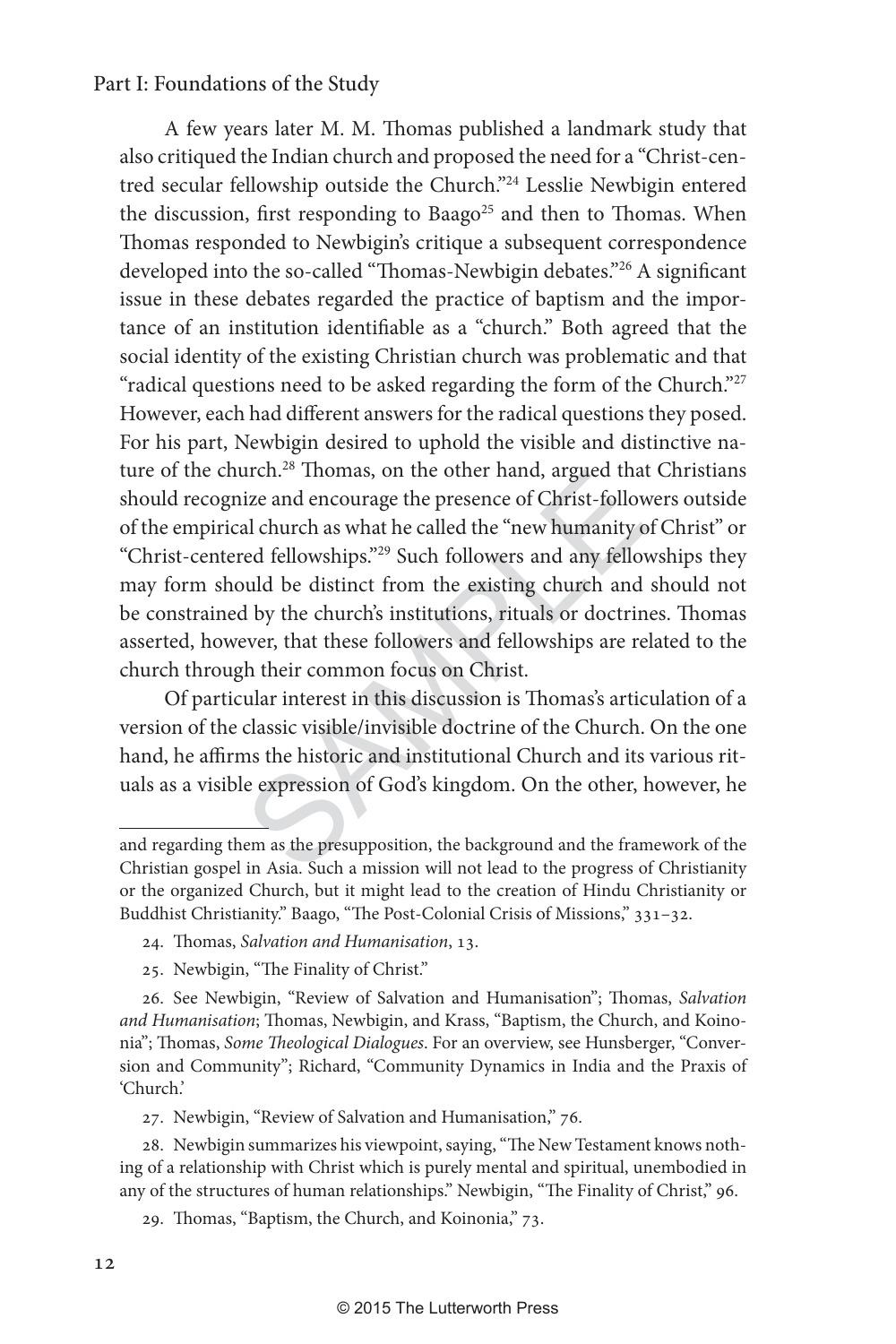advocates for fellowships that exist outside of, and may not be as visible as, the institutional church, but are nonetheless part of God's kingdom.

As Hoefer and Gurukul's research institute engaged this debate, they conducted a series of conferences to discuss the issues of baptism and how it hindered "the expression of our solidarity to the new humanity in Christ which transcends all communal or caste solidarities."30 In particular, Gurukul scholars considered the phenomenon of Yeshu Bhaktas as an example of Thomas's "new humanity." The church, they contended, should accept these bhaktas as Christ followers, even though they have not taken baptism in the existing church.<sup>31</sup> Hoefer's subsequent Churchless Christianity further developed this theme, encouraging the Christian Church to recognize and accept Yeshu Bhaktas as a part of "Jesus' flock who are not in our fold."<sup>32</sup>

It in our fold.<sup>32</sup><br>is background shows, Hoefer in *Churchless C*<br>ively recent theological questions and debates<br>the church in India, and Hoefer's solution to tl<br>aws from and builds on aspects of Thomas's ecc<br>nd Newbigin), As this background shows, Hoefer in Churchless Christianity engages relatively recent theological questions and debates regarding the identity of the church in India, and Hoefer's solution to these questions, in part, draws from and builds on aspects of Thomas's ecclesiology. Like Thomas (and Newbigin), Hoefer recognizes that Yeshu Bhaktas find it socially difficult to take baptism and join the institutional church. However, and also similar to Thomas, Hoefer believes that Yeshu Bhaktas are somehow a part of God's kingdom. Thomas's "Christ-centered fellowships," asserts Hoefer, provide a possible model, articulating that "fellowships" or various individuals can remain separate from the church sociologically and theologically, but have membership in the wider kingdom of God. As Hoefer states,

The (Yeshu Bhakta) cannot be considered members of the church (nor, I feel, can they be called "Christians," for that is a title ascribed to any who take baptism). Yet, they certainly are part of our fellowship in Christ through faith. They are the sheep of Jesus' flock who are not in our fold, but they are fellowsheep responding to the voice of the same Master and entering in by the same gate (Jn. 10:9ff). $33$ 

Thus, similar to Thomas, Hoefer asserts that God's kingdom has both visible and invisible "churches," and that Yeshu Bhakta should be

- 30. Philip, "A History of Baptismal Practices and Theologies," 321.
- 31. Rajashekar, "The Question of Unbaptized Believers," 323.
- 32. Hoefer, Churchless Christianity, 164.
- 33. Ibid., 164.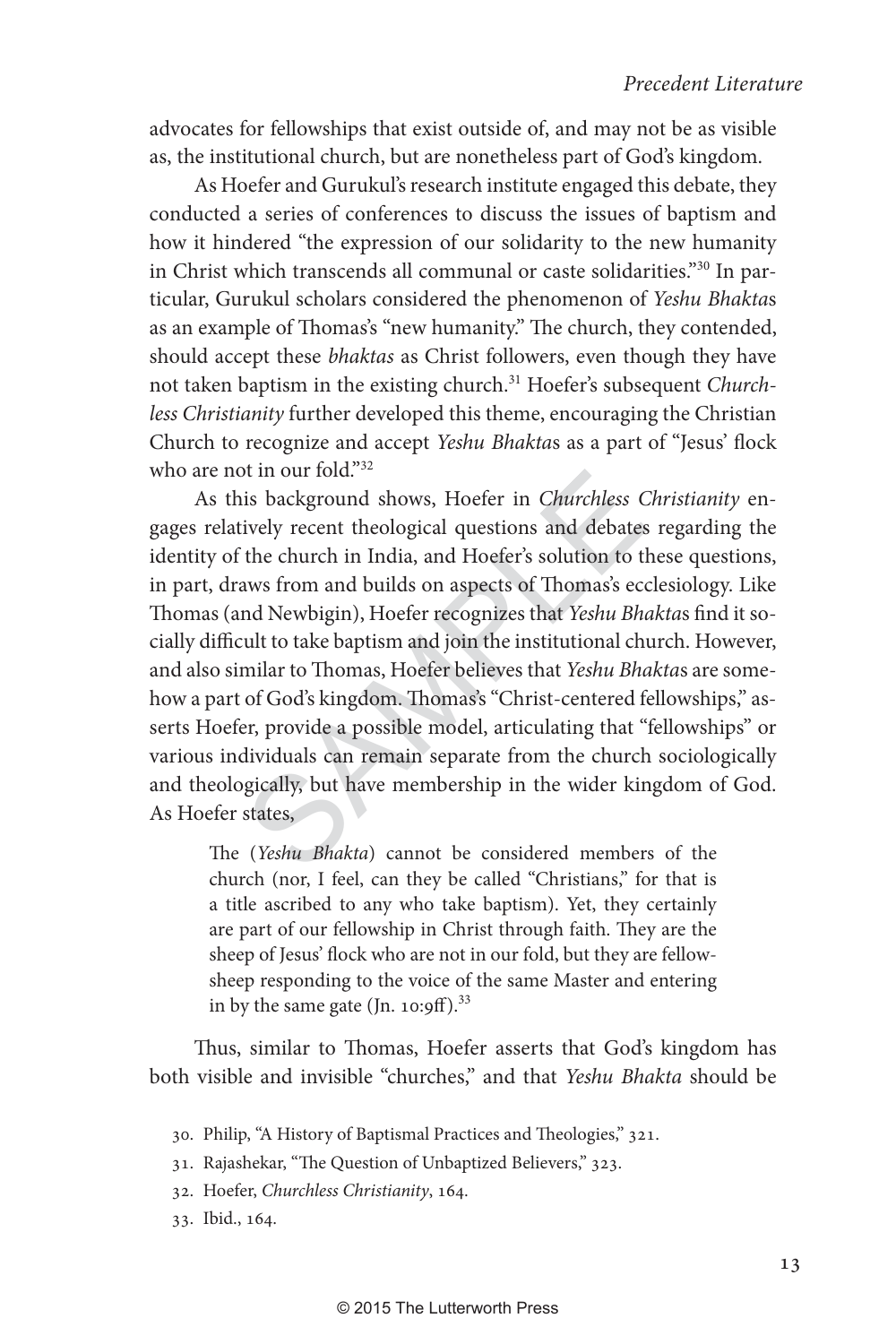considered a part of a wider "faith community" that is related to but distinct from a visible "church community."

Though many of the Yeshu Bhaktas that Hoefer has in view are individuals, he at times suggests that such individuals could meet together in local gatherings, such as a Bible study or new "Hindu" forms.<sup>34</sup> Such visible gatherings, however, are still not, in Hoefer's view, the sociological or theological equivalent of the church. He says:

We also must distinguish between church communities and faith communities. The church is a faith community, but not all faith communities are churches. One can be a part of a Bible Study group or a prayer group quite separate from one's congregation. A faith community may be a group with whom one relates face-to-face, or one may participate at a distance . . . The faith community is the classical "invisible Church," with a capital "C." One can be a part of the Church and never part of the visible church.<sup>35</sup>

ace-to-face, of one may participate at a distance ...<br>mmunity is the classical "invisible Church," with a One can be a part of the Church and never part o<br>hurch.<sup>35</sup><br>mportant to note that though Hoefer is concernic<br>ical an I find it important to note that though Hoefer is concerned to maintain a sociological and theological distinction between the Yeshu Bhaktas and the church, he makes a strong plea for the church to be open to and serve the Yeshu Bhaktas. In this he continues to articulate the original overall hope that he and his Gurukul colleagues voiced in the mid-1970s. Since churches and Yeshu Bhaktas are all a part of the same "fellowship," Hoefer asserts, churches should seek to serve Yeshu Bhakta within the context of Hindu communities where they can remain influential, and not insist that they take baptism and thus leave those communities and thus lose their influence.36

In summary, how helpful is Hoefer's (and Thomas') ecclesiology of the visible/invisible church for understanding the ecclesial identities of Yeshu satsangs? Though I recognize and appreciate Hoefer's intent to create an ecclesial and eschatological space for the Yeshu Bhaktas and satsangs, his application of an ecclesiology that differentiates between a visible "church" and an invisible "fellowship" has, I believe, led Hoefer's critics to misunderstand his "churchless Christianity," and to dismiss people and groups such as the Yeshu satsangs as unbiblical.<sup>37</sup> Relat-

34. Hoefer, Churchless Christianity, 219.

35. Ibid., 225.

36. Ibid., 167.

37. For example, see Hedlund, "Present-day Independent Christian Movements," 56–57.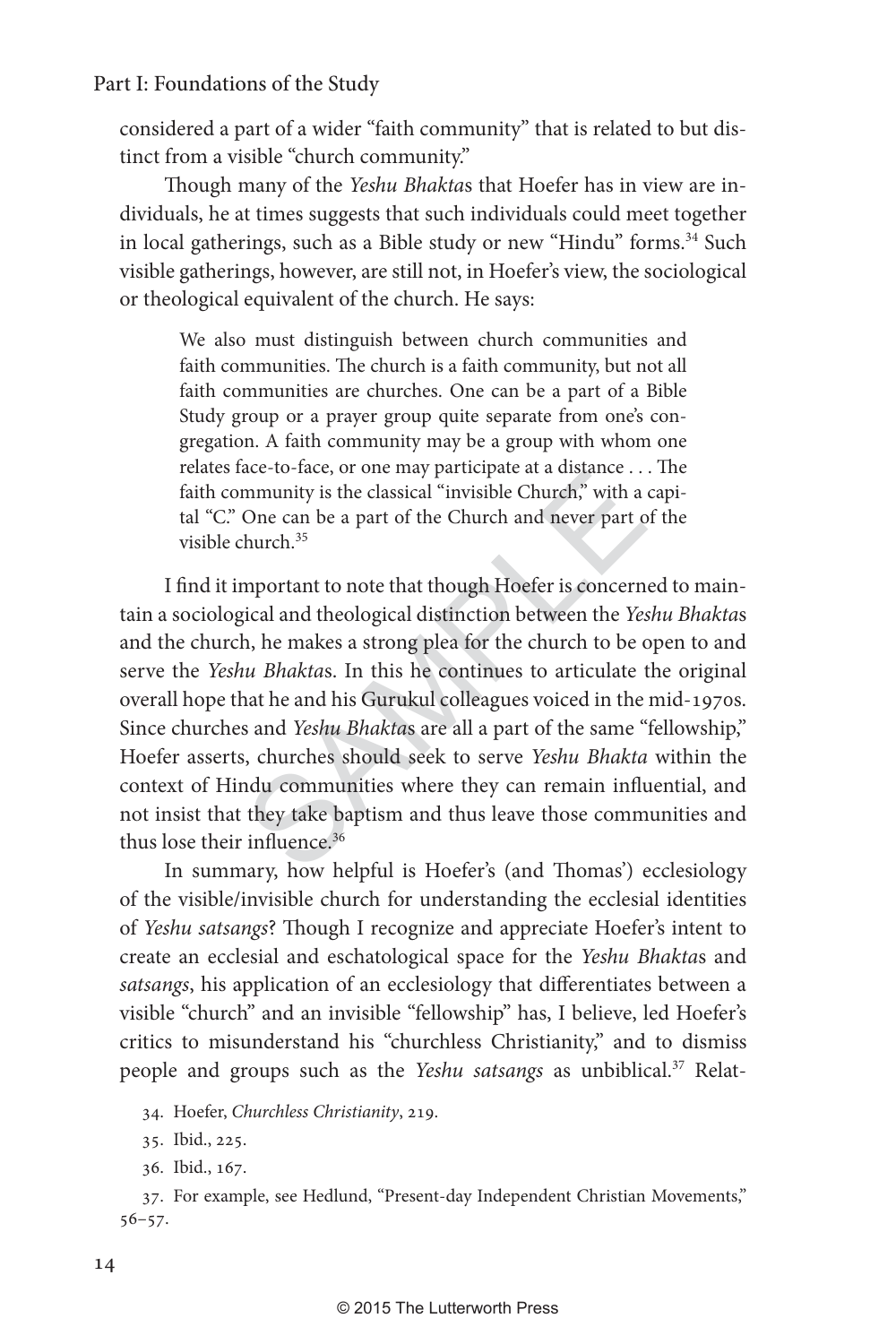edly, Hoefer's ecclesiology makes unclear the way groups such as Yeshu satsangs should read and apply biblical and theological resources that would be applied to visible "churches."

nd expressions of church in India. Also, the comitted to Christ and each other theologically for to look closely at the ecclesial identity of the *Ye* gh a closer reading of their social and cultura hen allows me to be mor In light of the difficulties raised by an ecclesiology of the visible/ invisible church, and particularly by a narrow and sacramental understanding of "church," I suggest that a better theological approach recognizes any gathering of committed Christ-followers as a church that are in turn related to each other as part of the universal church. Thus, in this study I proceed by affirming that, if and when Yeshu satsangs and the Indian Christian churches display a commitment to Christ and each other, they are both "church" in the theological sense.<sup>38</sup> Such an affirmation, I believe, allows me to affirm that there exists a plurality of ecclesial identities and expressions of "church" in India. Also, the conviction that a group committed to Christ and each other theologically forms a "church" allows me to look closely at the ecclesial identity of the Yeshu satsangs in and through a closer reading of their social and cultural context. This basis also then allows me to be more precise in analyzing the way the Yeshu satsangs are seeking ecclesial identities that contrast with the Christian church. I will further demonstrate the importance of and need for ecclesiological clarity below, particularly in reference to Dasan Jeyaraj. First, however, I will turn to a scholar who has championed and advanced aspects of Hoefer's work.

# H. L. Richard

H. L. Richard is a missionary scholar who has published numerous studies related to Hindu followers of Christ, including books on the life of N. V. Tilak and K. Subba Rao.<sup>39</sup> Along with other insider movement advocates, Richard believes that movements of Christ-followers can and should spread "inside" religious communities.<sup>40</sup> Though Richard writes

38. This in part reflects my Anabaptist perspective of church, which theologically affirms as "church" any local gathering of believers who share a commitment to Christ and each other and express this through common practices. See Snyder, From Anabaptist Seed. However, though practices such as baptism are integral to this, I (and other Anabaptists) would place less emphasis on the actual form of the practice and more emphasis on the meaning ascribed by the community.

39. Richard, Following Jesus in the Hindu Context; Richard, Exploring the Depths of the Mystery of Christ .

40. As the reference to insider movements suggests, many of its advocates, including Richard, have been influenced by and expand upon the teachings of Donald Mc-Gavran, and particularly the concepts of the homogenous unit principle and people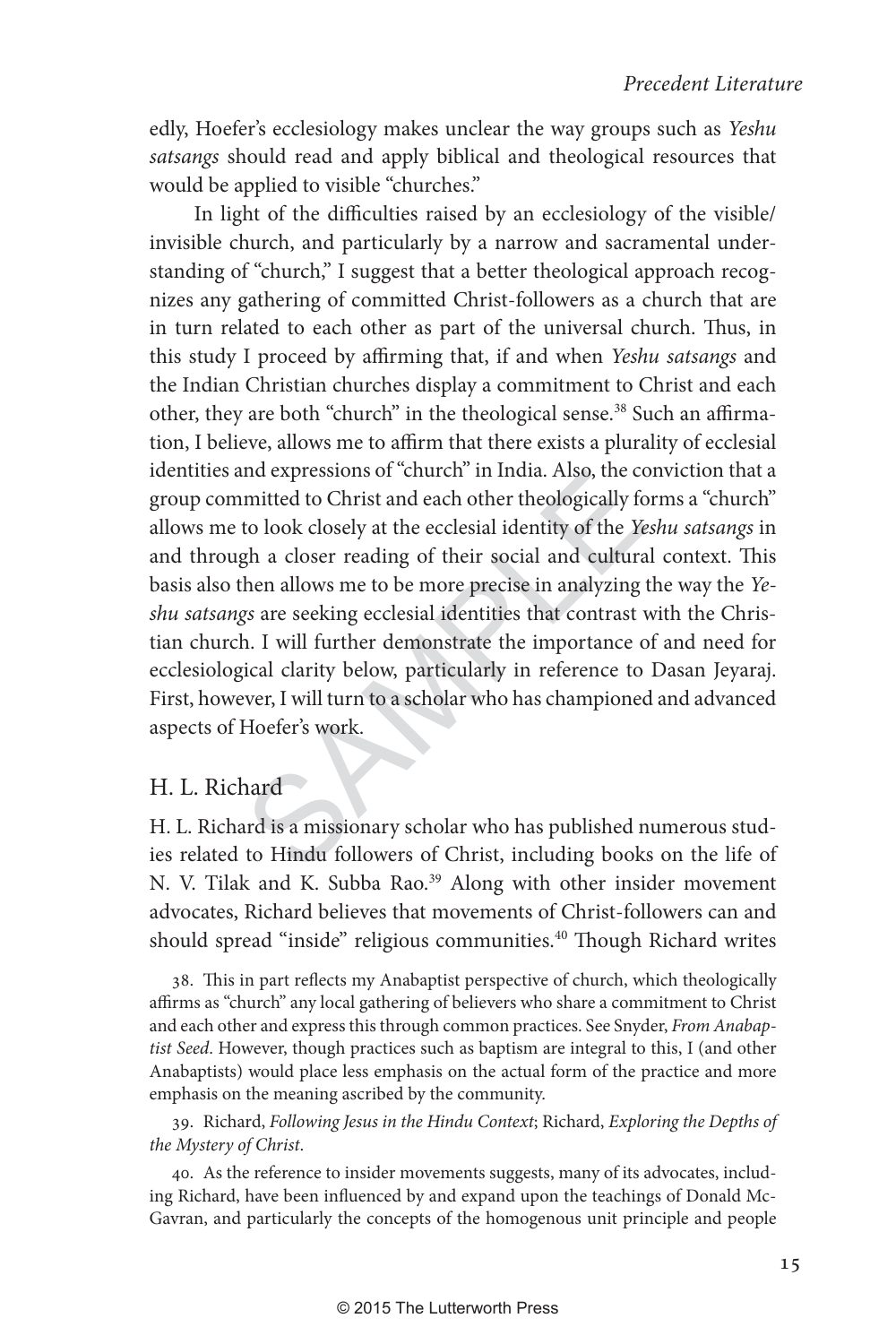on various issues related to this, I will focus on two issues that have particular bearing on how to understand the ecclesial identity of Yeshu satsangs .

The first issue regards the nature of the Hindu religion. Richard asserts that Hinduism should not be viewed as a single "religion" but as a cultural community with a wide range of beliefs and cultural practices. As Richard says, "'Hinduism' is a complex amalgamation of phenomena that cannot possibly be sensibly understood as 'a religion.' At the very least, various 'religions' need to be recognized within the complexity of 'Hinduism."<sup>41</sup> Richard is particularly interested in contrasting many of the traditional, Christian views that portray Hinduism as a monolithic set of beliefs.<sup>42</sup> Such views do not allow Christians, in Richard's view, to appreciate and address the wide variety of beliefs that exist under the banner of "Hinduism." Such views also lead Christians to misunderstand how they should interact with, evangelize, and conduct Christian worship among and for Hindus.

1 address the wide variety of beliefs that exist<br>aduism." Such views also lead Christians to mis<br>uld interact with, evangelize, and conduct Chr<br>af for Hindus.<br>on, however, and of particular importance to<br>nced view of Hindu In addition, however, and of particular importance to my study, Richard's nuanced view of Hinduism is important for understanding Hindu insider movements such as the Yeshu satsangs. In particular, Richard emphasizes the possibility that many peoples' "Hindu" identity is as much based on cultural practices and family/community relationships as it is on commitments to religious doctrines. If such is the case, at least for some Hindus, then it is possible for such Hindus to be wholly devoted to a deity such as Jesus while retaining a "Hindu" identity. Though I would caution (as perhaps Richard would) against minimizing the importance of religious doctrine in Hindu identity, Richard's assessment has support from a growing literature in the sociology of Indian religions that point

movements. See McGavran, Understanding Church Growth. Though a discussion of McGavran's concepts are beyond the scope of this study, it is important to note that one area of his teachings that insider movement advocates expand upon is the assertion that the Gospel can spread within a religious community, and not just ethnic/ language/class communities. Kevin Higgins summarizes this by saying, "As I use it, the phrase 'Insider Movements' encompasses not only (McGavran's) earlier descriptions of people movements but adds 'religion' to the . . . list of aspects of 'togetherness' or unity. In other words, I suggest that followers of Jesus can continue to embrace at least some of their people's religious life, history, and practice without compromising the gospel or falling into syncretism." Higgins, "The Key to Insider Movements," 156. See also Lewis, "Insider Movements."

- 41. Richard, "Religious Movements in Hindu Social Contexts," 145n1.
- 42. Richard, Hinduism .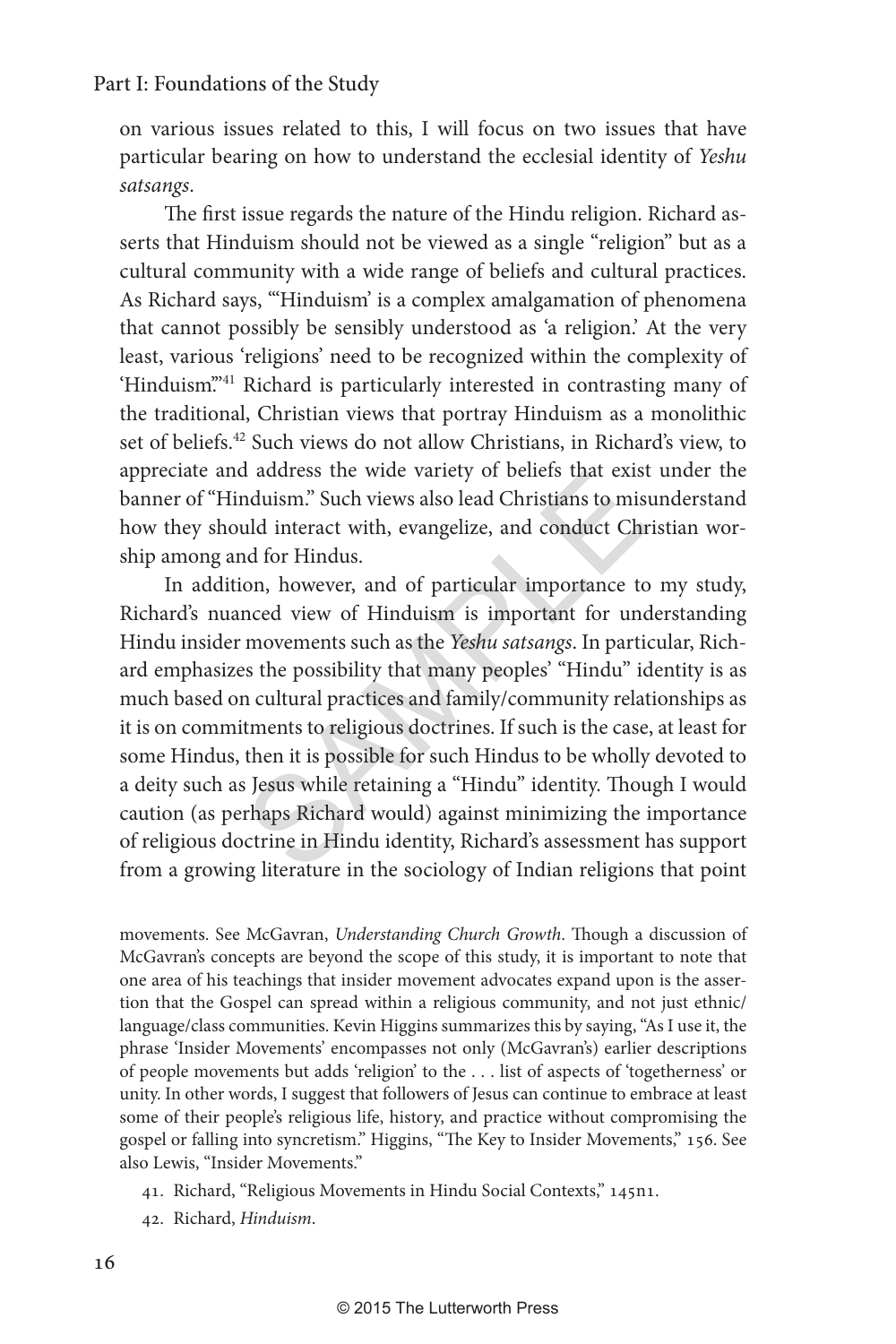to the fluid and multi-centered nature of religious communities.<sup>43</sup> I thus build this study on Richard's assertion that people with a "Hindu" identity often select from a variety of religious, structural and cultural practices and meanings when expressing that identity. Because of this, a group of Jesus-followers can authentically claim and express a Hindu identity that does not conflict with their devotion to Jesus.

A second issue that Richard discusses regards the form and identity that would best facilitate a Christ-centered movement within the Hindu community. Though it is theoretically possible for Hindus to follow Jesus without leaving their Hindu community, what social or ecclesial form might this take? In 2007 Richard engaged Timothy Tennent in a discussion regarding Hindu followers of Jesus and ecclesiology.<sup>44</sup> The discussion was spurred in part by a 2005 article written by Tennent in which he critiques aspects of Hoefer's book (which also included an appendix by Richard). In his article Tennent raises several questions concerning ecclesiology, asking:

purred in part by a 2005 article written by 1er<br>s aspects of Hoefer's book (which also include<br>l). In his article Tennent raises several questic<br>y, asking:<br>example, can a Hindu or a Muslim or a postmoderr<br>disillusioned wit For example, can a Hindu or a Muslim or a postmodern American disillusioned with the institutional church come to Jesus Christ, accept him as Lord and Savior, and not unite with the visible church? Does someone have to use or accept the name "Christian" in order to belong to Christ? What is the meaning of baptism? Is it a public profession of one's personal faith in Christ, or does it also require incorporation into a visible community of believers?<sup>45</sup>

To answer his own questions, Tennent reviews various theological traditions, as well as the Thomas-Newbigin debate and concludes that the "invisible" Christianity that Hoefer and M. M. Thomas advocate is contrary to biblical and traditional understandings of church. Further, Tennent states that such an invisible Christianity is not the only way for "Indian" forms of Christianity to develop, since there are many visible

43. For discussions regarding the constructed and multiple identities of historic and contemporary Hinduism see Pernau, "Multiple Identities"; Hedge, Bloch and Keppens, Rethinking Religion in India; Ludden, "Introduction"; Inden, Imagining India; Oberoi, The Construction of Religious Boundaries; Fuller, The Camphor Flame. For a contrasting view asserting that the beliefs and communities of Hinduism have long been distinct from others see Lorenzen, Who Invented Hinduism?

44. Richard, "Community Dynamics"; Tennent, "A Response to H. L. Richard's Community Dynamics"; Richard, "A Response to Timothy C. Tennent."

45. Tennent, "The Challenge of Churchless Christianity," 171.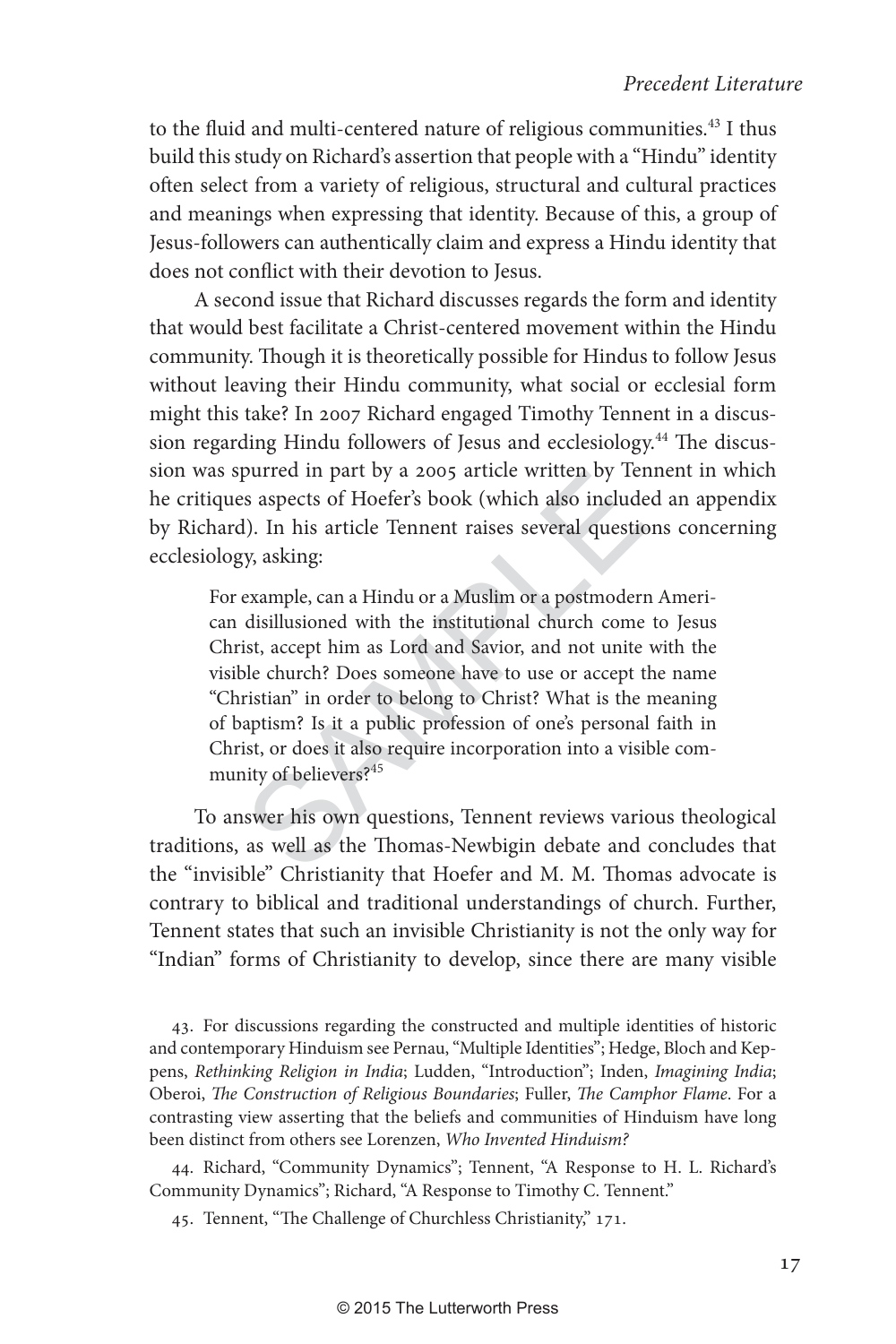Christian churches in India that practice Indian traditions. He summarizes, "The churchless Christians should, in my view, be baptized and then, as members of a global movement (even if they continue to reject Westernized forms of worship), find creative ways to express their catholicity with the global church."46

wever, as Kichard shows, Newbigin and Thon<br>licated in part because of differing but not w<br>was meant by "Hinduism." In conclusion Richard<br>mature of Hinduism, the complex nature of Ind<br>expressions of existing 'church' in Ind In 2007 Richard responded in an article that, among other things, reevaluated the Thomas-Newbigin debate. In this he clarified that though Newbigin was more committed than Thomas to a group or institution that could be identified as a "church," Newbigin was nonetheless aware of some of the unhelpful sociological meanings attached to the church in India. In addition, Newbigin was open to Christ-centered fellowships that could exist outside of the existing Christian church and within Hindu society. However, as Richard shows, Newbigin and Thomas's debate became complicated in part because of differing but not well-defined ideas of what was meant by "Hinduism." In conclusion Richard states, "The complex nature of 'Hinduism,' the complex nature of Indian society, the variety of expressions of existing 'church' in India, and the nature of the New Testament ekklesia cannot be brought together in any simplistically agreed manner."47 Nonetheless, Richard claims that Newbigin and Thomas were closer in their overall agreement for "new patterns of corporate discipleship within Hindu cultures and communities."48

In his discussion with Tennent, Richard helpfully clarifies aspects of his understanding regarding the corporate nature of Christ-centered movements in the Hindu community. In response to Tennent's charge that Richard and Hoefer encourage individual Christ-followers to remain isolated, Richard contends that he agrees with Newbigin and opposes "the concept of individualistic discipleship to Jesus within the Hindu community."49 In addition, he indicates that a corporate identity or gathering is an important aspect of Christianity. He says, "I expect all followers of Jesus who take the New Testament seriously will agree with this. That there is a corporate aspect to discipleship is everywhere in the  $Bihle$ "50

46. Ibid., 174. 47. Richard, "Community Dynamics," 193.

- 48. Ibid., 193.
- 49. Ibid., 192.
- 50. Ibid., 192.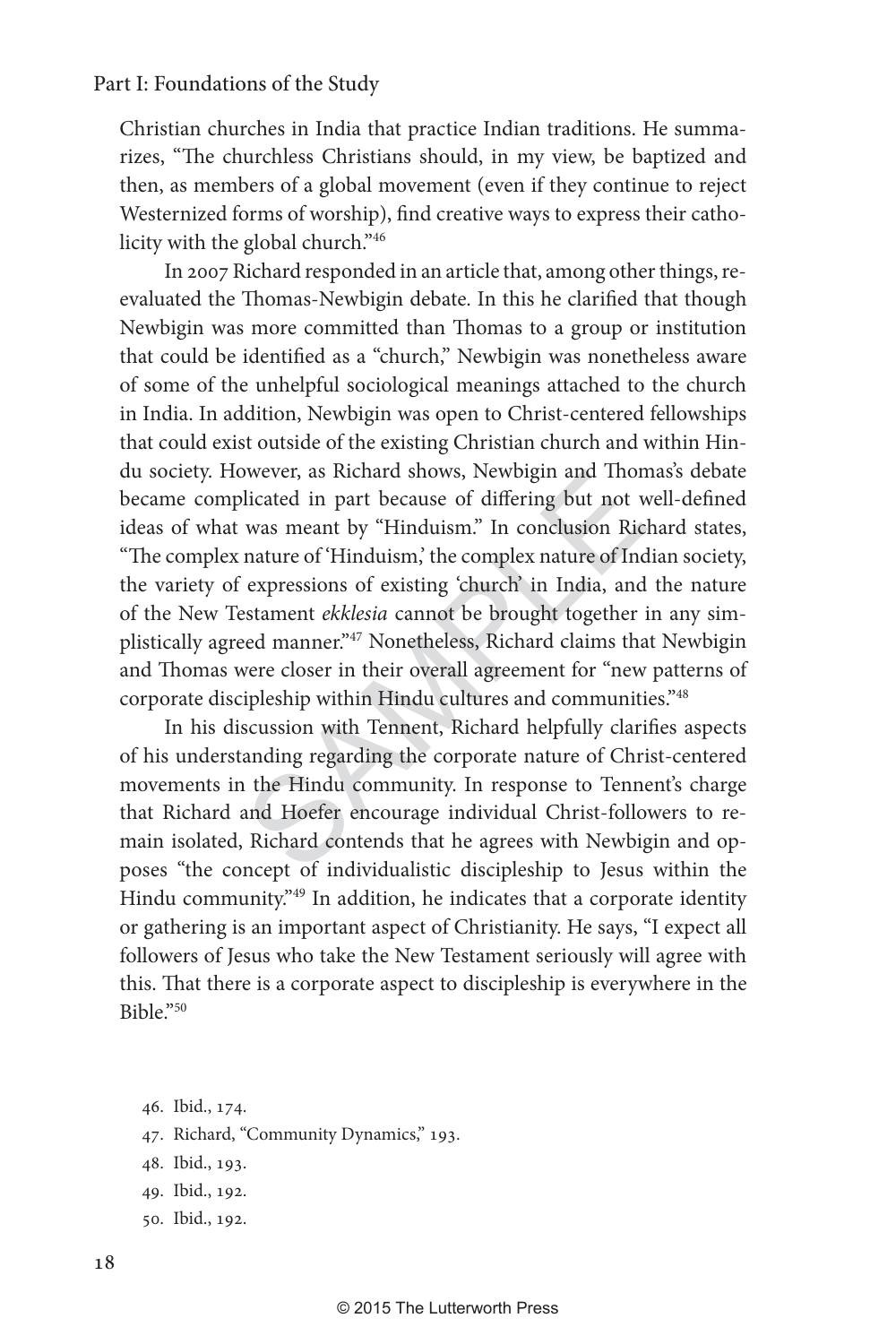However, though Richard clarifies that he does not advocate an individualistic discipleship, in other writings Richard is clearly wary of establishing firm corporate identities. For example, in his discussion of the Newbigin/Thomas debate he highlights, and resonates with, Newbigin's distaste for what the latter calls "sectarianism" that hinders ecumenical relationships. In another article, Richard examines the Lingayat movement, the Vārkari Vaishnavite sect, and the Kabirpanthis for possible patterns and forms for "church" among Hindus.<sup>51</sup> Of these, the Christian church in India has most resembled the Lingayat sect, which has separated completely from Hindu caste society. In so doing, however, it has created a new caste and community and has become isolated from and uninfluential among other communities. Richard summarizes, "It is almost inconceivable that such an approach could result in anything but the birth of another, actually many, new castes and communities. Is this really a viable model for new Christ-centered movements?"52 More preferable, argues Richard, is the example of the Vaishnavites, a collection of sects who are broad, diverse and united by some core similarities. Using this as a possible model Richard asks:

onceivable that such an approach could result if another, actually many, new castes and comm<br>ble model for new Christ-centered movements<br>ues Richard, is the example of the Vaishnavites,<br>are broad, diverse and united by som Might it be preferable for Christ-focused people to become comfortable within their sociological communities, as seen in the Vārkari Panth and other Vaishnava sampradāyas (sects)? Is it possible that the future shape of Christ movements in India will be less separated from Indian society, more incarnational, yet still opposed to hierarchical caste ideologically and (as far as is viable) in practice?<sup>53</sup>

In the end, Richard concedes, "There are no simple answers to such questions, and history often takes turns that no one anticipates or plans."54 He remains somewhat skeptical, however, of the ability of corporately identifiable followers of Christ to remain in close relationship with their own communities and castes.

One response to Richard, which I will build on, comes from one of the Yeshu satsang leaders of this study. Gaurav<sup>55</sup> has discussed the issue

- 51. Richard, "Religious Movements."
- 52. Ibid., 144.
- 53. Ibid., 144.
- 54. Ibid., 144.

55. The names of all Yeshu satsang members and leaders have been changed to pseudonyms in this study for confidentiality purposes.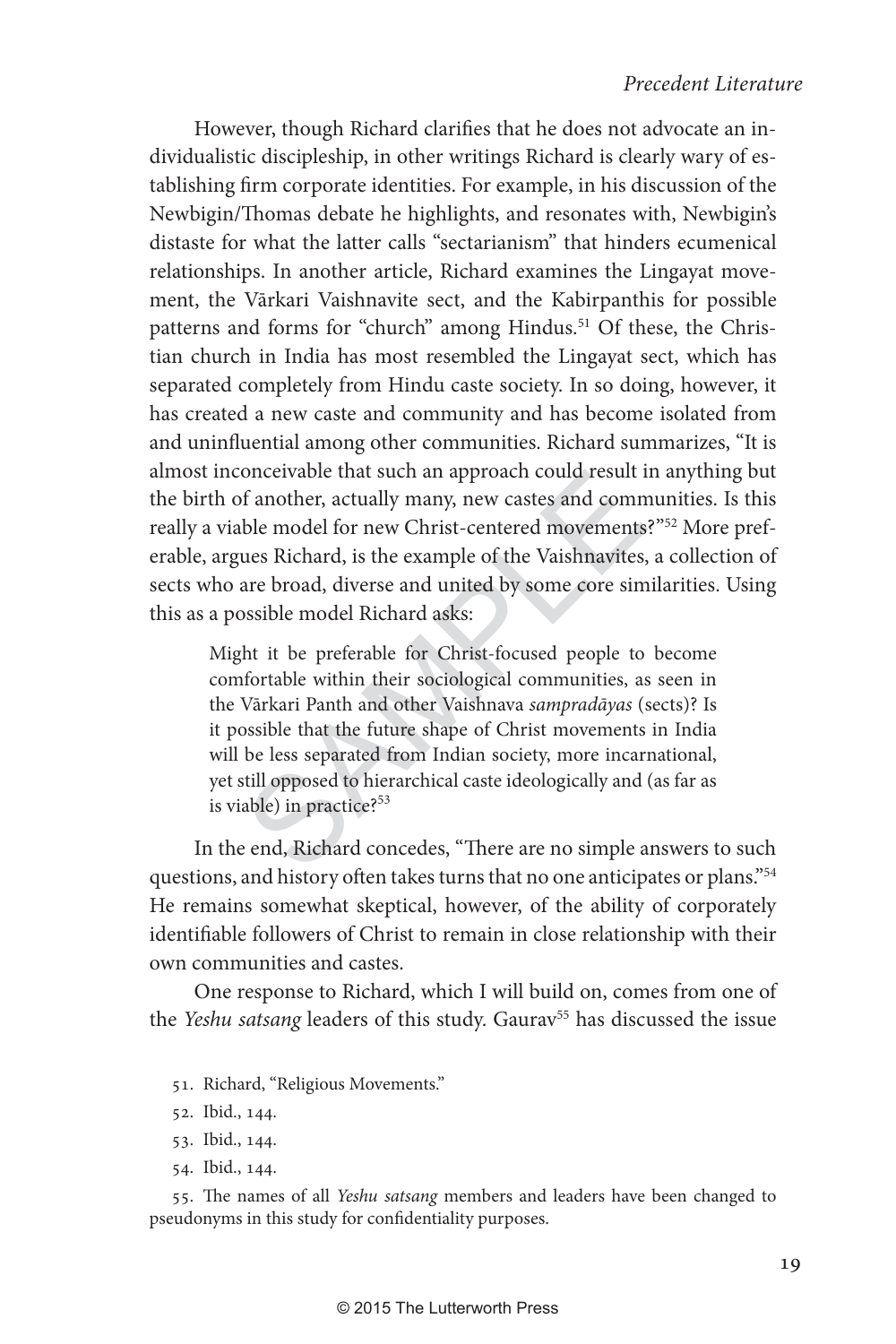of separate groups or "sects" with Richard and presented his own unpublished paper on the subject. Though short and undeveloped, Gaurav points to other, more recent bhakti sects in northwest India, such as the Radha Soami, who have developed a distinct identity, but have continued to attract people from a variety of religious and caste communities.<sup>56</sup> Some members of Radha Soami communities maintain dual identities with the Radha Soamis and their Hindu and Sikh communities. Further research is needed regarding the reasons for and means by which sects such as the Radha Soami continue to grow and form such identities. However, Gaurav's thesis opens up the possibility that groups such as the Yeshu satsangs may be able to develop ecclesial identities that are identifiably unified and distinct in their devotion to Jesus while also closely identified with their Hindu and Sikh communities.

Their Hindu and Sikh communities.<br>
hary, I find Richard's discussion regarding the<br>
religious aspects of Hindu identity important<br> *ng* ecclesial identities. In this, Richard helpfully<br>
luance and distinguish between the v In summary, I find Richard's discussion regarding the various sociological and religious aspects of Hindu identity important for a study of Yeshu satsang ecclesial identities. In this, Richard helpfully argues for the need to nuance and distinguish between the various meanings that people themselves give to a Hindu identity. In his discussion of corporate forms of identity, however, I find Richard theologically unclear. Whereas he agrees that a corporate element to discipleship is integral to biblical Christianity, he does not explain this theologically. Relatedly, though Richard helpfully and clearly discusses the dangers of associating a faith with one particular group or community, he stops short of placing this critique in conversation with an ecclesiology. He affirms a visible nature to discipleship, but is skeptical about how such a visible and corporate identity may impact the Yeshu Bhaktas' ability to create a widespread movement. I appreciate these cautions, but theologically contend that a corporate identity is an integral aspect of ecclesiology. Further, and as Gaurav has suggested, I base this study on the belief that groups such as the Yeshu satsangs can provide a helpful model for how to be distinct from, yet sociologically related to, their Hindu and Sikh communities.

# Dasan Jeyaraj

Dasan Jeyaraj is the Director for Training for Operation Mobilization, India. His doctoral research, conducted in 2001–2002 and published in 2010, followed a similar path as Hoefer's quantitative study in Churchless Christianity, investigating the presence and beliefs of what Jeyaraj calls

<sup>56.</sup> See also Juergensmeyer, "The Social Significance of Radha Soami."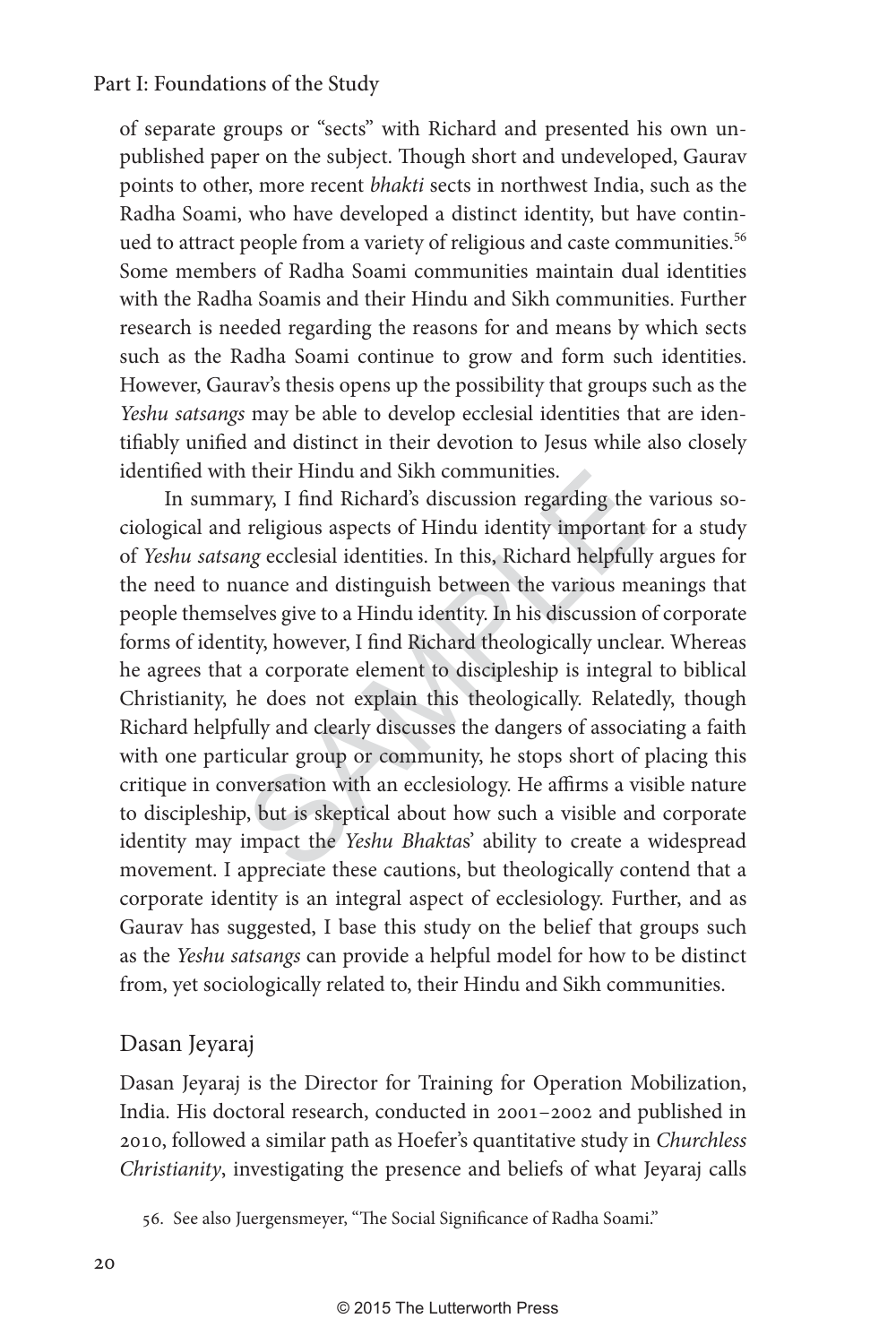"followers of Christ outside of the church" in Chennai. An important part of Jeyaraj's contributions are the analyses of a quantitative survey conducted with 12,166 respondents, of whom 390 respondents (3.20%) declared that they "follow Jesus Christ as their religious leader and that they do not associate with the Christian religion."57 He also collected interviews with pastors, first-generation Christians, and "mission leaders" regarding their views of followers of Christ outside the church.

ny research, however, are Jeyarajs ecclesiology<br>this data. In this regard, the study suffers from<br>n in two areas. The first is what Jeyaraj consicent." There has been and continues to be, he<br>ch movement" that goes back to Similar to Hoefer's study, Jeyaraj's research is helpful in providing data through which to better understand the numbers and profiles of people (in Chennai) that may be followers of Christ outside the church, the influences which led them to follow Jesus, and the common perceptions among Christian leaders about these people. Of particular importance to my research, however, are Jeyaraj's ecclesiological reflections regarding this data. In this regard, the study suffers from a crucial lack of precision in two areas. The first is what Jeyaraj considers and labels a "movement." There has been and continues to be, he asserts, a large "non-church movement" that goes back to the "early part of the nineteenth century."58 The thesis is striking and highly intriguing for those interested in insider movements. However, his only evidence for this are seven "non-church theologians" and one current "movement" whose lives and work span from the late nineteenth century to the present. Several of these leaders started groups and began or inspired the formation of ashrams (devotional centers). However, of these, only one group outlasted the founder, Subba Rao. Thus, though the leaders that Jeyaraj surveys provide important historical case studies of people who followed Christ in a Hindu context, they do not represent a "movement" in any sociological sense.

The second area of imprecision, and the one most relevant to my study, is Jeyaraj's understanding of and use of the word "church." Jeyaraj gives a definition of this at the beginning of his study, explaining that "church" refers to "the universal body of Christian believers and to local churches, and is here applied to the universal church and to all local churches in general."59 This definition emphasizes a theological understanding of church and highlights both its local and universal nature. However, he goes on to explain that those "outside the church" refers to

<sup>57.</sup> Jeyaraj, Followers of Christ Outside the Church, 241.

<sup>58.</sup> Ibid., 42.

<sup>59.</sup> Ibid., 31.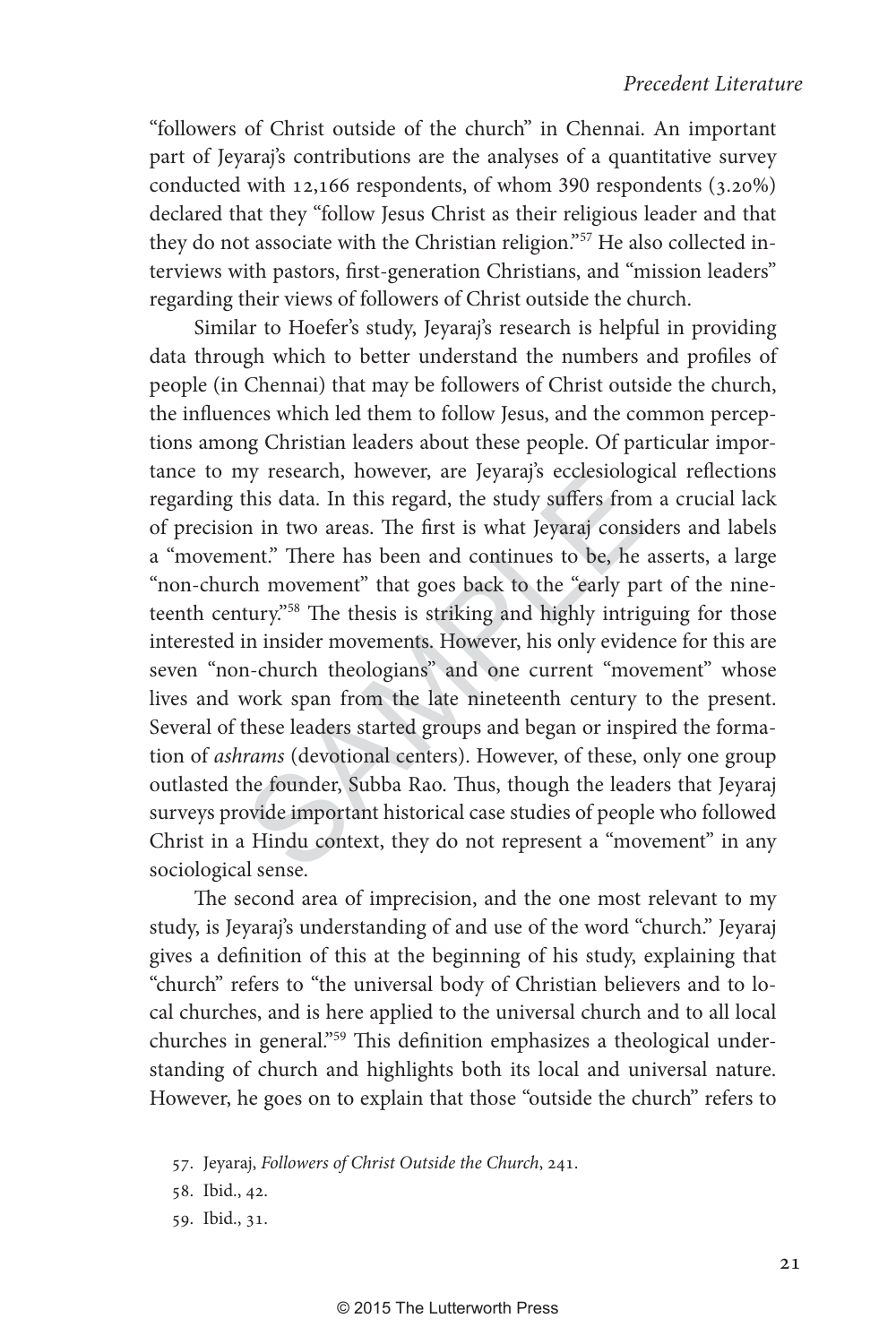those who "remain outside the organized church for various reasons."<sup>60</sup> Jeyaraj acknowledges both the theological nature of the church, including its local manifestation, as well as the sociological, communal form that this has taken in India, and he seems to have in mind the latter when he speaks about a "non-church movement" and "followers of Christ outside of the church."

the movement was not started through an exis<br>, and because the leader uses some contextua<br>aj calls this an example of a current "movemen<br>fowever, aside from its independent origins, it i<br>ler considers it "outside the churc Unfortunately, however, Jeyaraj's distinctions are not always clear. For example, at one point Jeyaraj describes a well-known group of followers of Christ in the northern Indian city of Allahabad called the Yeshu dabar. This gathering began several years ago on the campus of a Christian agricultural university and has at times attracted thousands of people to worship, receive prayer for healing and hear the leader's preaching about Jesus. Because the movement was not started through an existing church denomination, and because the leader uses some contextual forms for worship, Jeyaraj calls this an example of a current "movement outside of the church." However, aside from its independent origins, it is unclear if or how its leader considers it "outside the church," or how it differs from the many other churches that have started independent of any denominational affiliation. In such cases Jeyaraj blurs the distinctions between such groups and other "churches," and further obscures the way these supposedly relate to the individual followers of Christ in Chennai.

In the conclusion of his study Jeyaraj more clearly defines his understanding of "church," this time emphasizing historic and theological practices. The church, he says, is marked by baptism which, for him, is "the decisive step for joining the Christian community" and through which people "enroll themselves as members of the church."<sup>61</sup> In addition, a church is marked by regular worship, the verbal and non-verbal proclamation the gospel, and the acknowledgement of its "hierarchy" or "church order" which people are meant to obey.<sup>62</sup> Here Jeyaraj displays his own training and ordination in the Anglican Church and asserts that the 390 respondents, and many others like them, are staying out of this type of church. However, whereas Jeyaraj's understanding of church is certainly valid, such a definition would exclude any number of believers, gatherings and "churches," not just those who desire to in some ways remain in their Hindu communities.

60. Ibid., 33. 61. Ibid., 417. 62. Ibid., 418.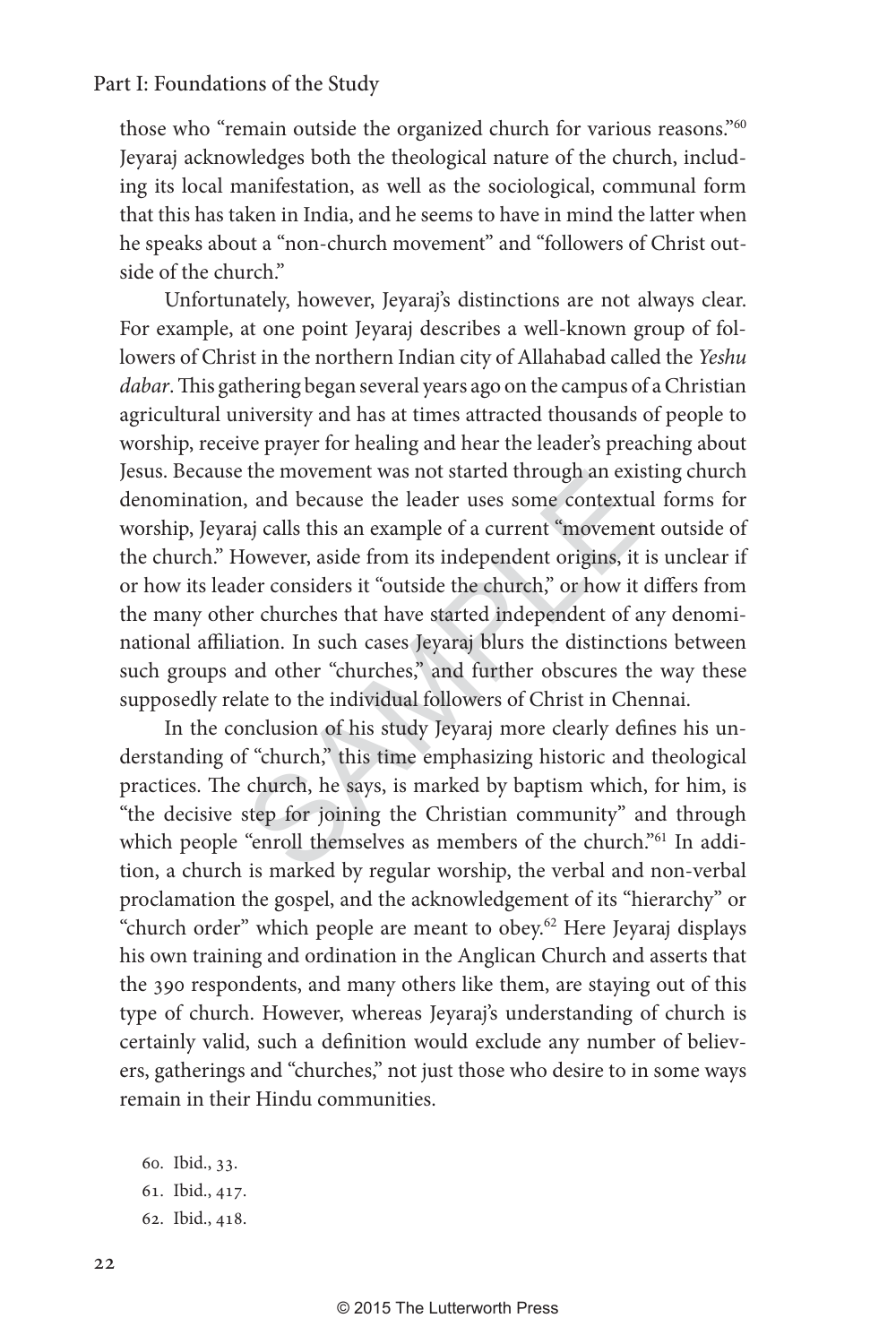In summary, whereas Jeyaraj's study contributes helpful data regarding Yeshu Bhakta in Chennai, and other Christians' views of them, I find that his lack of sociological and ecclesiological clarity in the area of "movements" and "church" hinders helpful discussion regarding such groups' ecclesial identity. Similar to what I stated above in regards to Hoefer, in this study I thus seek to give greater theological and sociological clarity regarding the theological "church" identity of the Yeshu satsangs, as well as how these seek to be sociologically distinct from the Christian churches in their area.<sup>63</sup>

# Roger Hedlund

Roger Hedlund has taught and researched in India since 1974, and many of his recent projects and publications have focused on what he calls "indigenous independent Indian churches."64 Though Hedlund discusses many examples of such churches and offers various reflections based on these, I will focus on two particular contributions that he makes and how these relate to understanding ecclesial identities of Yeshu satsangs .

nt projects and publications have focused on<br>as independent Indian churches."<sup>64</sup> Though Hed<br>aples of such churches and offers various reflec<br>I focus on two particular contributions that he r<br>to understanding ecclesial ide The first of Hedlund's related contributions is his focus on New Christian Movements,<sup>65</sup> or the indigenous independent Indian churches (IIICs).66 Such churches, Hedlund shows, have been under-valued and under-researched because of their lack of association with historic, western-originated mission organizations and churches. The IIICs, however, are examples of exciting and new Christian movements that in many ways are more "indigenous" to their historic counterparts. To help theorize and conceptualize the way the IIICs relate to other Indian churches Hedlund adapts and uses the concept of "great" and "little" traditions.<sup>67</sup> In

63. A convention I use, in contrast to Jeyaraj, is to avoid phrases such as "outside of the church." As my research will show, even though the Yeshu satsangs contrast themselves from local churches, their theological and sociological relationships to the church make labels such as "inside" and "outside" problematic.

64. Hedlund, Quest for Identity; Hedlund, "Introduction: Indigenous Christianity as a Field for Academic Research."; Hedlund, "The Witness of New Christian Movements in India"; Hedlund, "Present-day Independent Christian Movements: A South Asian Perspective."

65. Hedlund draws on the research and theories of Harold Turner on New Religious Movements. Turner, "Religious Movements in Primal (or Tribal) Societies."

66. I am introducing and using the acronym IIIC based on Hedlund's "Independent indigenous Indian churches," though Hedlund himself does not use an acronym.

67. Hedlund adapts the concept of the great and little traditions as first developed by Robert Redfield. Redfield, Peasant Society and Culture .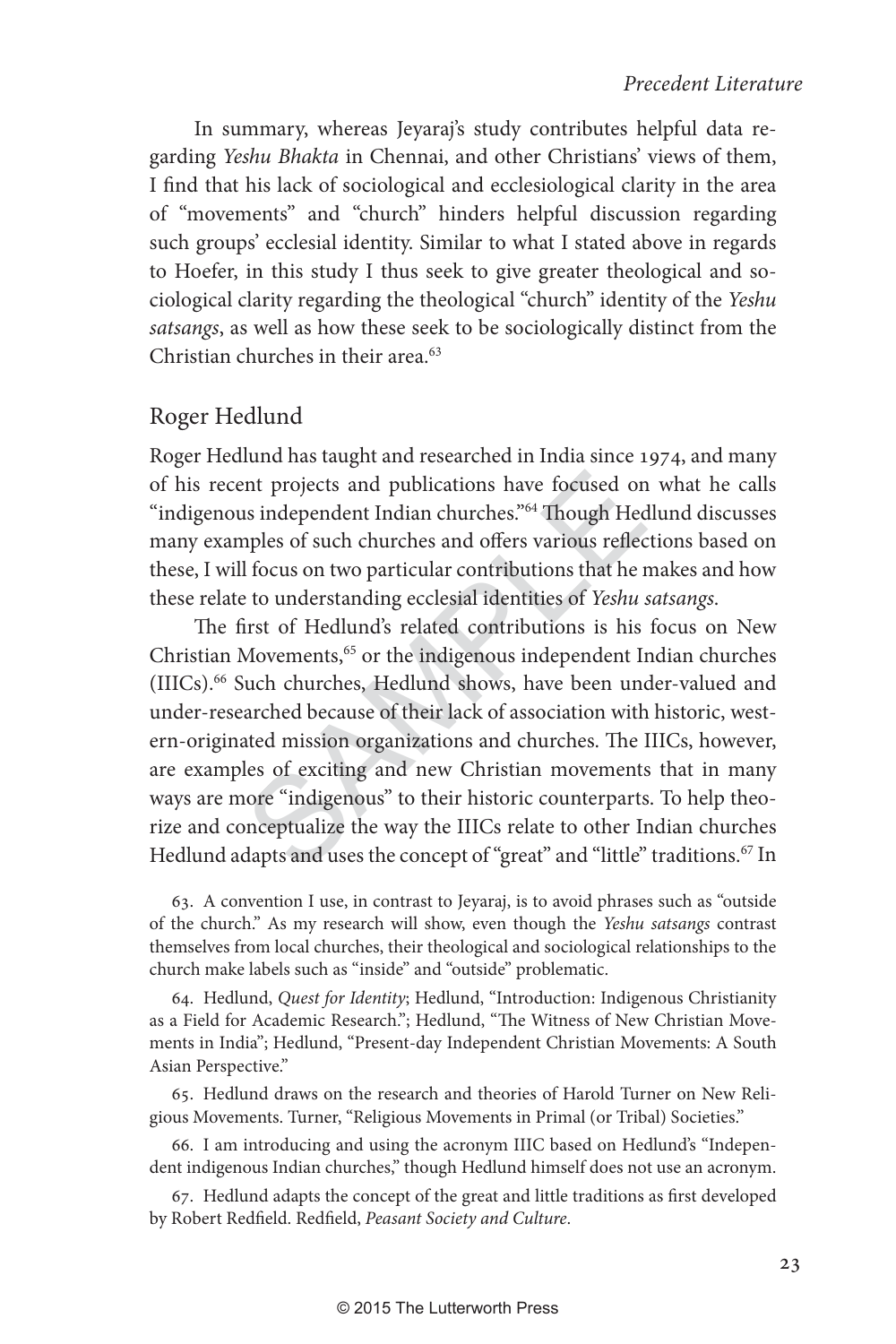the context of Indian Christianity, major denominational churches with foreign origins, such as the Orthodox, Roman Catholic, Church of South India and Church of North India, represent the great tradition. In contrast, the little tradition "consists of lesser known small denominations, evangelical and Pentecostal movements, a host of independent churches and various fringe sects."68

As the above description suggests, an important differentiation between great and little tradition churches regards their indigeneity and independence from foreign origins. To help analyze their indigenous character, Hedlund makes a distinction between "indigenous" and "indigenized" churches. He explains, "Indigenisation, contextualization and Indianization are expressions of the effort by a non-indigenous body (one of alien origin and pattern) to reincarnate itself in the local culture and idiom."69 The prominent example of indigenization are the efforts of some of India's great tradition churches to change foreign worship patterns and structures into those that reflect Indian culture.

Hedlund applauds the efforts of great tradition churches to indigenize, but contrasts this with churches that are indigenous by origin and nature. He explains, "Indigenous Indian Christianity is found in the Little Tradition of the so-called fringe sections largely (not exclusively) of Pentecostal, Charismatic or Evangelical origin."70

prigin and pattern) to reincarnate itself in the IG<br>The prominent example of indigenization are the Separat tradition churches to change foreign we<br>ctures into those that reflect Indian culture.<br>applauds the efforts of gre One of the reasons that the indigenous little tradition churches have been under-valued is that the great tradition churches have labeled them as sects. To better conceptualize their role in Indian Christianity, Hedlund argues that little tradition churches should instead be understood as "revitalization movements" within the larger Christian movement.<sup>71</sup> Great tradition churches, Hedlund hopes, will recognize and embrace little tradition churches as important and new expressions of Christianity.<sup>72</sup>

68. Hedlund, "Present-day Independent Christian Movements," 51–52.

69. Ibid., 51.

70. Hedlund, Quest for Identity, 3.

71. Hedlund develops the concept of "revitalization movements" as originally developed by anthropologist Anthony F. C. Wallace. See Wallace, "Revitalization Movements." For further missiological examples and applications of the concept see Tippett, Church Growth and The Word of God; Tippett, Introduction to Missiology; Hiebert, Shaw and Tienou, Understanding Folk Religion.

72. Ibid., 18–19; Hedlund, "The Witness of New Christian Movements in India," 19.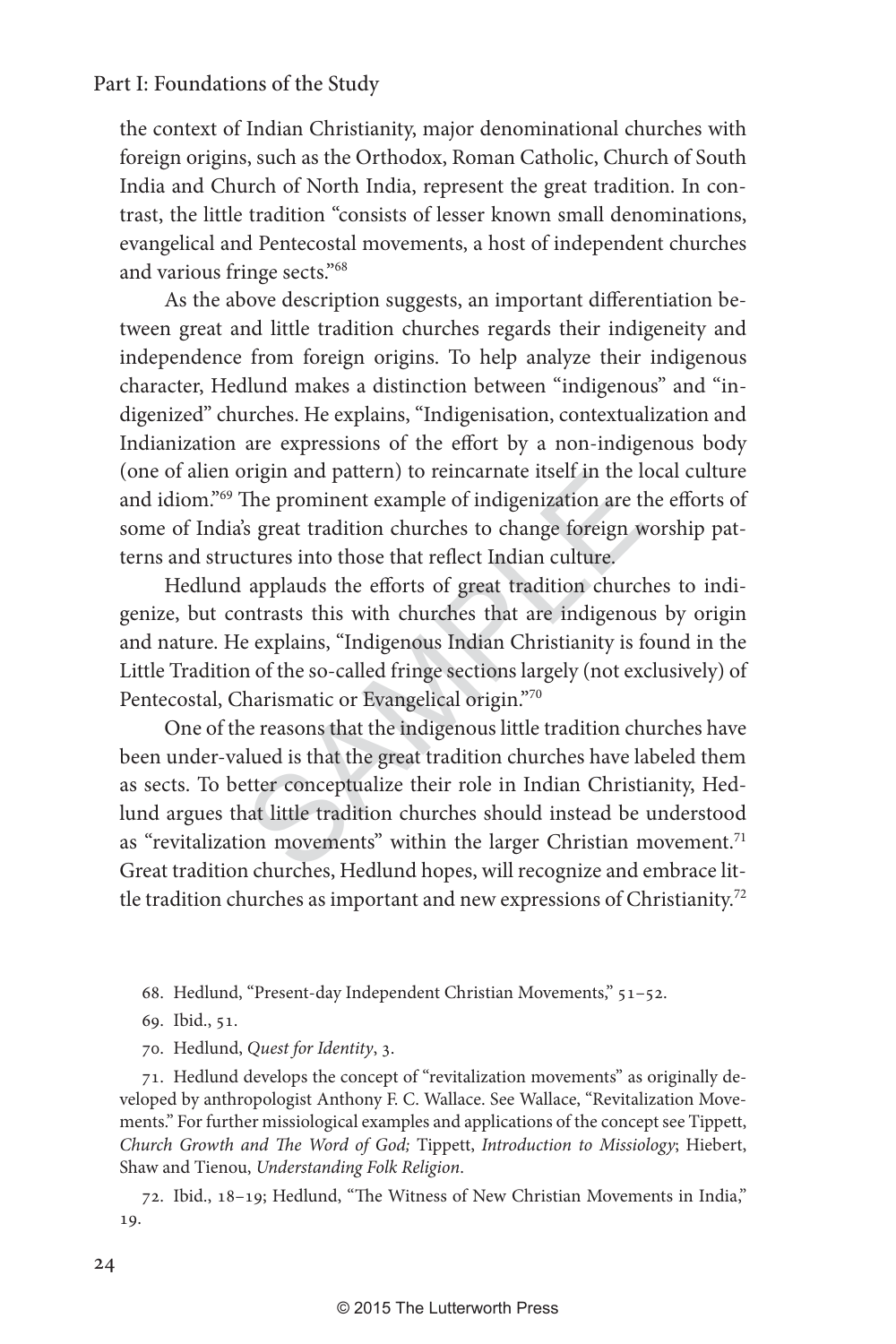Hedlund's focus on "New Christian Movements" is, I believe, a helpful contribution to this and other studies. In particular, his application of revitalization movements helps highlights that many new churches and movements are responses to tension and stagnation in existing churches. However, I contend that his application and categorization of the great/ little traditions, and his distinction between indigenized and indigenous churches can inhibit the conceptualization of the process of identity formation.73 As some of Hedlund's own examples seem to show, the origins of a church may say very little about its actual identity and character and how this has been shaped. Though the categorization of great/little traditions and indigenous/indigenized churches has helped Hedlund shine a spotlight on an under-researched segment of churches, it does not conceptually advance research regarding the processes through which various New Christian Movements are influenced and shaped.

divance research regarding the processes throu<br>thristian Movements are influenced and shaped<br>econd of Hedlund's contributions that relates to<br>s of the *Yeshu Bhaktas* in light of the IIICs. In t<br>ites work by Hoefer and ack The second of Hedlund's contributions that relates to this study are his critiques of the Yeshu Bhaktas in light of the IIICs. In earlier writings Hedlund cites work by Hoefer and acknowledges that "this category forms a significant component of South Indian religious life and represents one aspect of indigeneity of Christianity.<sup>"74</sup> However, in more recent writings Hedlund questions "A widely-promoted but controversial 'churchless Christianity' project (that) attempts to circumvent the stumbling block of the church by plotting a new paradigm that does not take into account the ecclesial community."<sup>75</sup> Citing Hoefer and Richard, Hedlund summarizes that "Devotees of Christ are encouraged to retain their ethnic and caste community identity as practicing Yishu bhaktas without membership in a church."76 Hedlund expresses reservations about such a "project" on several grounds. The core of his critique regards the importance of establishing gatherings known as "churches." He explains:

73. As anthropologist Steven Kaplan, in his introduction to Indigenous Responses to Western Christianity, summarizes, "The transformation of Christianity as a result of local initiatives has assumed diverse forms and has been guided by a variety of principles and motives. While blanket terms such as enculturation, adaptation, indigenization, and contextualization may be of some use in characterizing the general processes which occurred, when applied to specific cases they tend to obscure rather than clarify important distinctions." Kaplan, "Introduction," 4.

- 74. Hedlund, Quest for Identity, 70.
- 75. Hedlund, "Present-day Independent Christian Movements," 56.
- 76. Ibid.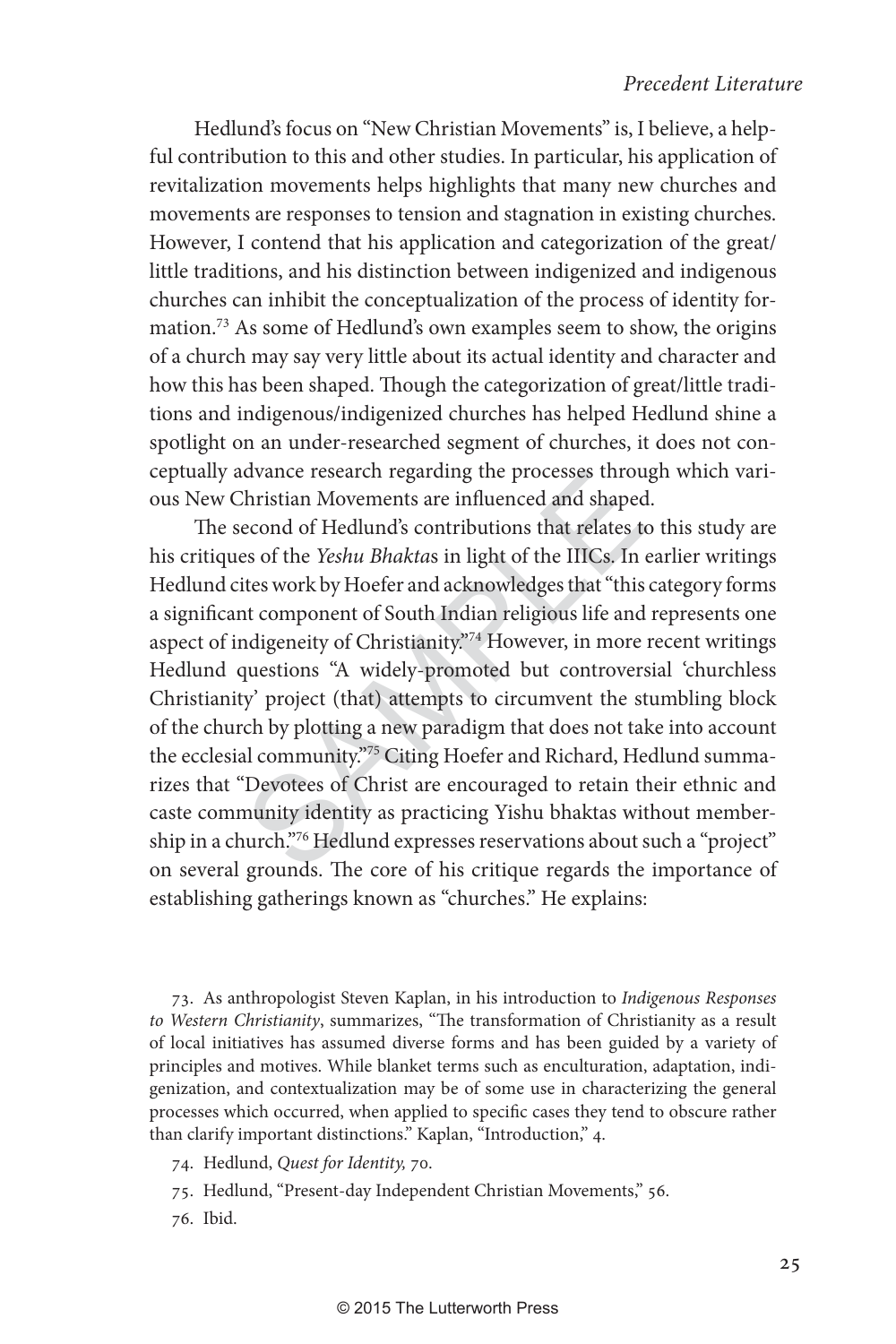#### Part I: Foundations of the Study

Biblically, the norm from Jesus onward has been the formation of communities of believers known as the "church." Theologically, the church is the worldwide community of those who confess Christ as Lord and strive to express the values of his Kingdom. Historically, the church as the gathered faith community has existed for two thousand years. Missiologically, formation of visible fellowships of believers has been the outcome of missionary witness worldwide . . . . Strategically, one must consider Hinduism's capacity to absorb—witness the demise of Buddhism in the land of its birth as well as the disappearance of early Christian communities beyond Kerala."<sup>77</sup>

Hedlund highlights a theological versus sociological view of church. In this regard, and as my discussion of Hoefer and Richard showed, both of the latter would probably affirm Hedlund's statements, including the importance of local gatherings and of the global and historic church. In addition, both would probably disagree with Hedlund's assessment that they "do not take into account the ecclesial community."

ould probably affirm Hedlund's statements, in<br>
local gatherings and of the global and historic<br>
u would probably disagree with Hedlund's asses<br>
ake into account the ecclesial community."<br>
oefer and Richard encourage *Yeshu* While Hoefer and Richard encourage Yeshu Bhaktas to remain outside of existing Indian churches in order to remain a part of their Hindu communities, they affirm the Yeshu Bhaktas' membership in the worldwide church and encourage the idea of some form of gathering for discipleship. But are such gatherings a "church" theologically? Would these be an expression of an IIIC? Hoefer and Richard are unclear on this point. Unfortunately, and similar to Tennent, Hedlund's critique becomes blurred over Richard and Hoefer's ambiguity regarding what is and is not a "church."78 As such, Hedlund's critique again highlights the need for greater theological and sociological clarity regarding the ecclesial identity of New Religious Movements such as Yeshu satsangs.

In summary, Hedlund helpfully highlights the wide presence of IIICs as expressions of New Religious Movements in India, and I concur that these can be viewed as engaging a process of revitalization in relation to their socio-cultural context and the existing church in their area.

77. Ibid., 57. Italics original.

78. In email correspondence regarding the contents of this chapter H. L. Richard adds, "I have proposed affirming ekklesia of Yeshu groups while denying 'church.' Church simply has too many connotations that are problematic in both biblical (primary current meaning is a building) and current identity terms." Richard, Jun 20, 2011. He thus affirms gatherings that are theologically shaped as "church," but clarifies that the actual word "church" carries unhelpful sociological meaning. However, this "proposal" has not been outlined in any published documents.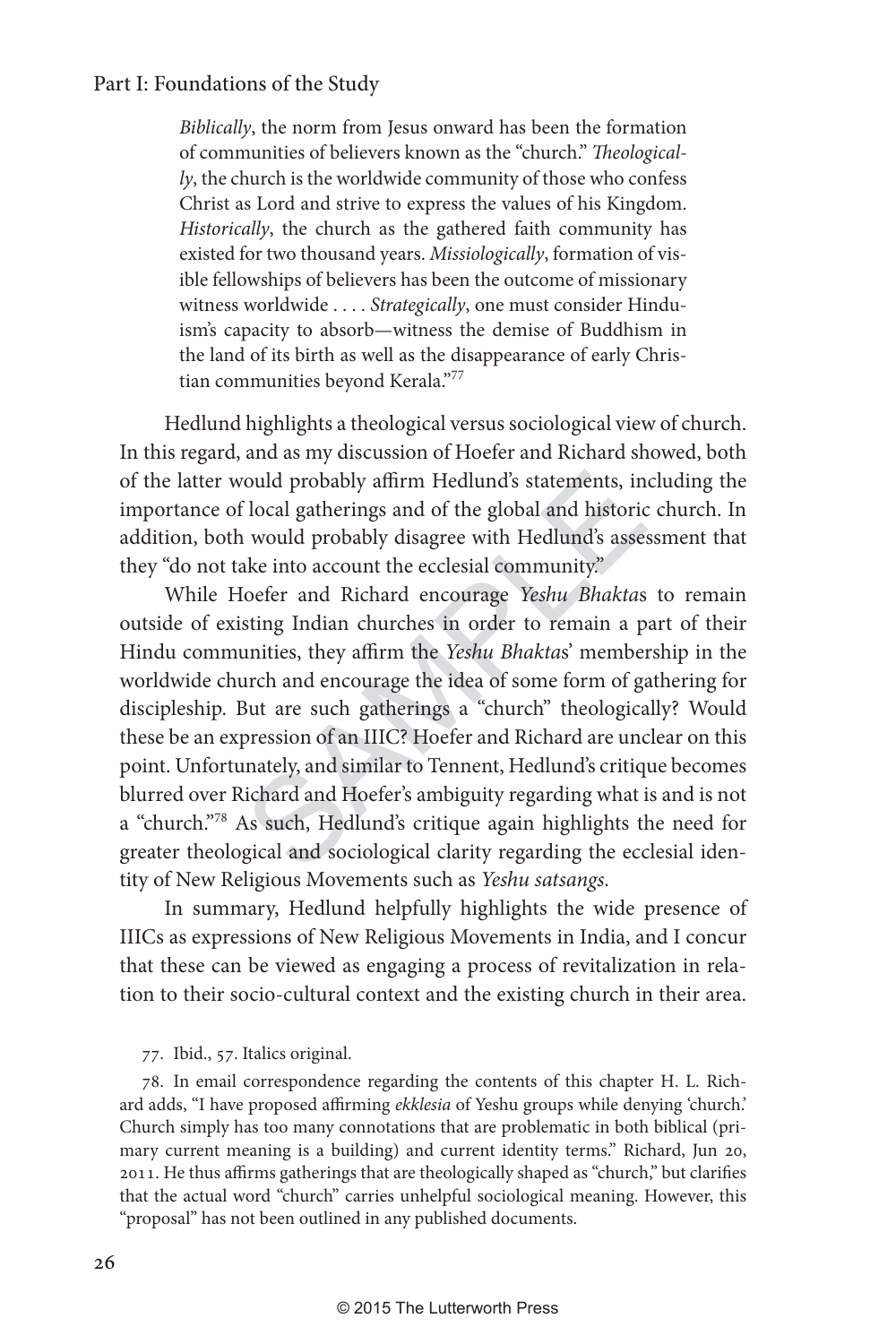However, though I find it helpful to highlight the distinctive characteristics and contributions of the IIICs, I contend that Hedlund's application of the categories of great and little traditions and the differentiation between indigenous and indigenized churches do not give adequate attention to the processes that, in actuality, blur these distinctions. In addition, Hedlund's particular critique of Yeshu Bhaktas further highlights the need for theological and sociological clarity when addressing the issue of ecclesial identity. In light of this, I suggest that a theory with attention to process, such as an Emergentist theory of identity formation, will add new theoretical dimensions and insight into discussions of ecclesial identity. Before turning to this, however, I will discuss the contributions of one additional scholar.

# Jonas Adelin Jorgensen

elin Jorgensen<br>onas Jorgensen conducted an ethnographic stu<br>Bhaktas," or devotees of Christ, in Chennai. C<br>dy of Muslim "Jesus Imandars" in Bangladesh<br>twenty-three people who were a part of a man<br>lowship. Several of the bh In 2004, Jonas Jorgensen conducted an ethnographic study of a group of "Christ Bhaktas," or devotees of Christ, in Chennai. Coupled with a second study of Muslim "Jesus Imandars" in Bangladesh, Jorgensen interviewed twenty-three people who were a part of a mandali, or Christ Bhakta fellowship. Several of the bhaktas were also members of local "missionary churches," several attended services in local charismatic churches, and others participated exclusively in the mandali. Jorgensen analyzes the gatherings and narratives of these respondents to better understand their theology and practice, and the ways in which they engage in what he calls a "syncretistic process"79 and the formation of "interreligious hermeneutics."80

Jorgensen's study traverses a wide range of theories and theoretical frameworks. Of particular importance to my study, however, are his foci on identity formation and ecclesiology. Regarding the former, Jorgensen gives attention not only to the identities of Yeshu Bhaktas, but also seeks to highlight the processes through which these identities were formed. In

79. In brief, Jorgensen contends that syncretism should be viewed as a process versus an outcome. He acknowledges that there is "some point" in viewing syncretism through the framework of "legitimate and illegitimate syntheses," but concludes that such a framework is simply a theological interpretation "of the outcomes and consequences of the process." Jorgensen, Jesus Imandars and Christ Bhaktas, 116.

80. The concept of "interreligious hermeneutics," according to Jorgensen, helps conceptualize "the theoretical understanding of religious communication across cultures and religions" (ibid., 25). Though he focuses on the specific examples of Jesus Imandars and Christ Bhaktas, his overall interest is to conceptualize how these relate to the wider, globalizing Church.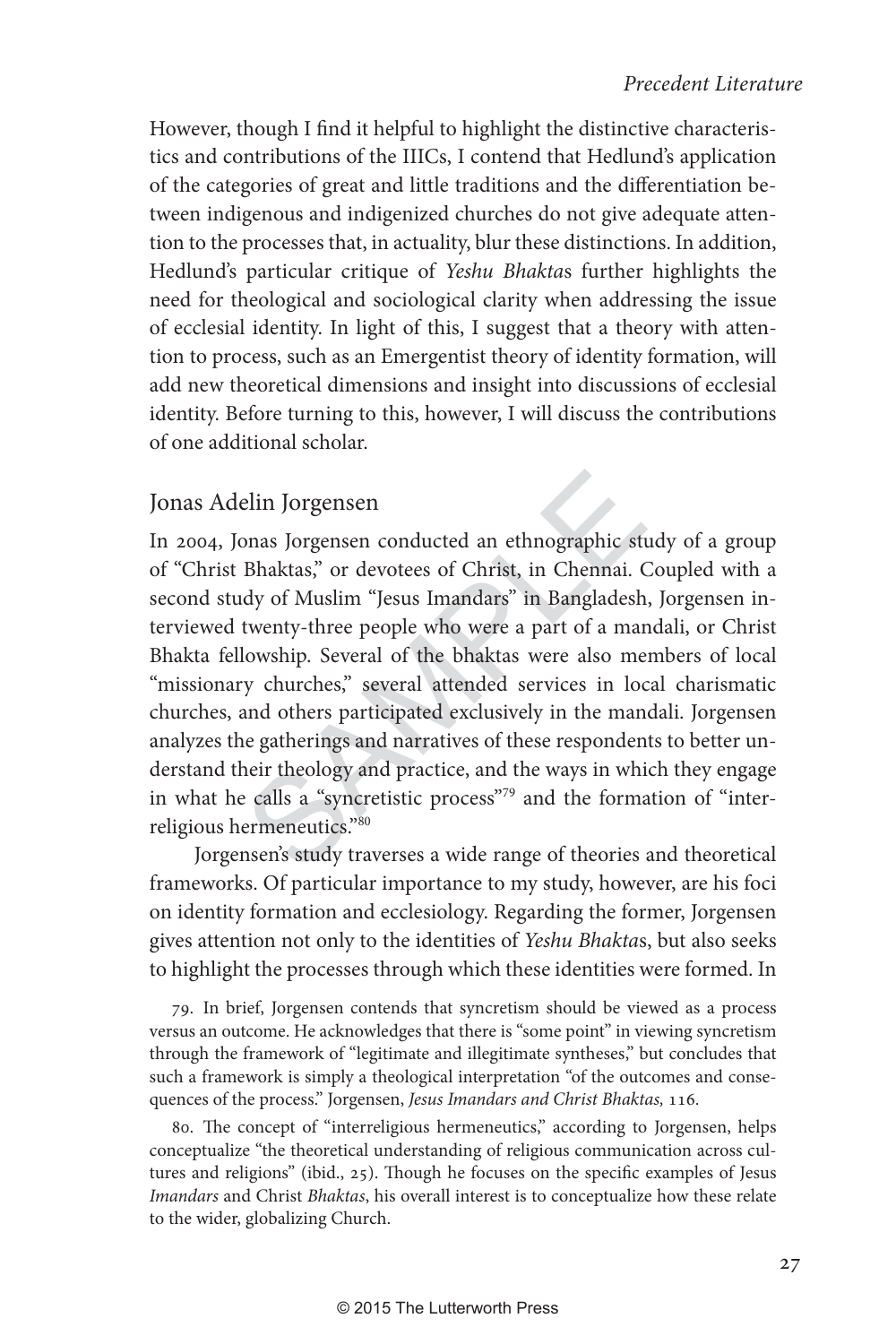particular, Jorgensen discusses ways in which particular theologies and identities are the result of "syncretic" interactions with the ideologies and cultures of a context. It is important, he argues, to view this interaction as an ongoing process.<sup>81</sup> However, though the theoretical basis of his theory is quite developed, it seems to be less helpful to him in interpreting the empirical data of the Yeshu Bhaktas of his study. For example, in tracing some of the main factors of the bhaktas' testimonies, he finds and acknowledges that many, if not most, of the bhaktas "converted" from Hinduism, "became Christians" through Christian institutions such as schools and churches, and continue to be a part of some churches.<sup>82</sup> He also indicates that the various practices, concepts and terms that the bhaktas use sometimes combine Hindu and Christian meanings. However, he does not probe the process through which the bhaktas' practices and beliefs have been impacted by their interaction with Christian churches and teachings. Thus, whereas I concur with Jorgensen's overall interest in the process of identity formation, I suggest that other theoretical frameworks may be more helpful for analyzing ecclesial identities of Yeshu Bhaktas and satsangs .

not probe the process through which the *bhc* fs have been impacted by their interaction wit teachings. Thus, whereas I concur with Jorgens process of identity formation, I suggest that oth is may be more helpful for analy A second contribution related to this study is Jorgensen's analysis and discussion of ecclesiology; or what he calls the Yeshu Bhaktas' "ecclesiological ideal." In this, Jorgensen's analysis of what exists is clearer and more helpful than his discussion regarding the process of its formation. Regarding their present ecclesiology, Jorgensen—and perhaps the bhaktas themselves—are most articulate about what they dislike in the existing churches. In their view the local, institutional churches are characterized by their western and foreign practices and emphasis on structures and clergy. In contrast the mandali fellowships of the bhaktas are more "Indian" and focus on "fellowship and relations in opposition to structure."83 Relatedly, in observing their current satsangs, Jorgensen concludes that the Yeshu Bhaktas are using the "style" of Hindu bhakti but doing this within a "Christian theological universe" or Christian system of meaning.<sup>84</sup> This, he says, has important implications for the identities of the Yeshu Bhaktas and their fellowship. He says:

81. Ibid., 115. 82. Ibid., 333, 401–2. 83. Ibid., 383. 84. Ibid., 396–97.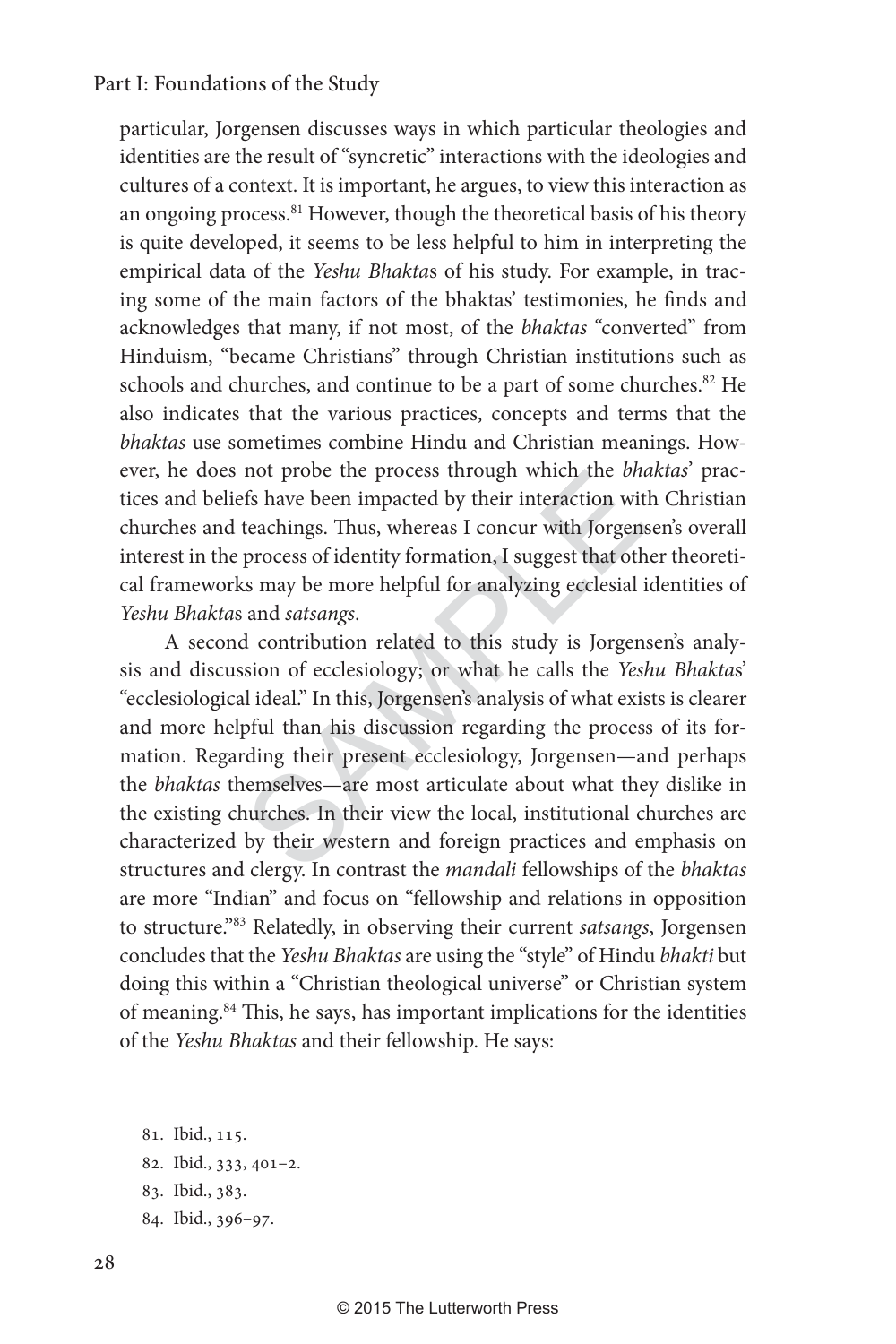[The] manipulation of symbols and elements has clear theological implications: the meaning of central Christian teachings gains new significance through refashioning of Hindu symbols. However, the refashioning of rites and symbols serves not only a theological but also a social purpose: it seems that indigenized rituals become tools in the release from and re-integration into Hindu society rather than into any Christian church. In this profound sense, the liminal bhakti groups facilitate a recovery not only of theological meaning but also of their Hindu social identity as truly and interiorly Indian.<sup>85</sup>

This analysis of "symbols" and practices reflects Jorgensen's symbolic anthropological framework, and seeks to account for the theological and social aspects of these practices. Jorgensen's framework, however does not address questions regarding the interaction between this social identity, the influence from Christian churches, and their relatively new project of creating Yeshu Bhakta identities. Such information is important to understand the formation of ecclesial identities, but unfortunately lies outside of Jorgensen's framework.

ddress questions regarding the interaction betweever influence from Christian churches, and their creating *Yeshu Bhakta* identities. Such informal erstand the formation of ecclesial identities, but the of Jorgensen's fram In summary, Jorgensen has provided an important and pioneering study of a group of Yeshu Bhakta and helpfully considers their beliefs and Hindu practices. He also gives attention to aspects of the current ecclesiology of this group of Yeshu Bhakta, which he formulates through symbolic anthropology and other theoretical frameworks. However, though he proposes to look at the process through which the bhaktas' beliefs and identities have been shaped, his framework and its application does not fully develop crucial questions related to this, including how and why their practices contribute to their ecclesial identity, and the influence that interaction with local churches have on the continuing ecclesial identity of the satsang. It is questions such as this that an Emergentist theory of identity formation will help address.

### Summary of Recent Scholarship

In summary, early Indian pioneers such as Upadhyay and Subba Rao critiqued the church's lack of cultural engagement and tried to offer conceptual and practical alternatives. As well, recent scholars have developed various sets of data regarding Yeshu Bhaktas and theories to interpret this data. How does this contribute to and guide the current research

85. Ibid., 402.